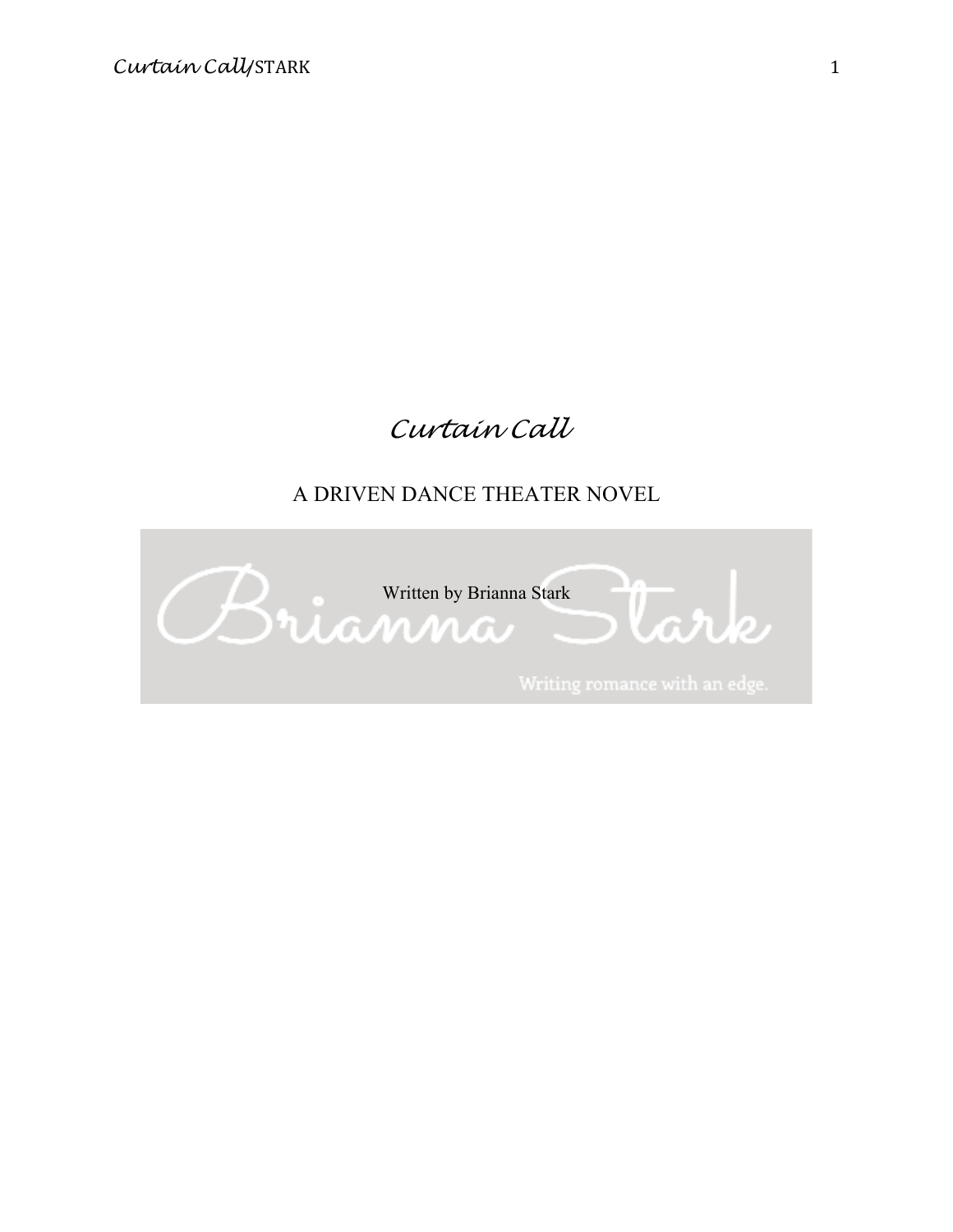#### CHAPTER ONE

I never thought I'd find myself back here, especially not standing outside the YMCA with a big bag on my back, double-checking an address on my phone. The sound of cars honking and the smoky smell of roasted nuts from a nearby cart bring it all back. I pull my hoody more tightly around me as I walk down Lexington Avenue. There was I reason I left New York four years ago. It only involves, oh, the worst and most painful humiliation of my life.

"Branwen O'Hara." A guy with a hipster beard takes my name at the front of a line at the East Village warehouse studio.

Behind him bodies are everywhere: some in tights, some in sweats, most performing hip flexor stretches or standing around with paper coffee cups in their hands. The carpet in the lobby smells like old sandwiches, and the air is thick with anxious murmurs.

The guy is looking at me. Waiting. My heart pounds against my ribs. I don't have a class card, or enough money to buy one. I slide my hand into my pocket, looking back at the line that's formed behind me. It's twice as long now, and everyone is staring at me. But I can't leave. If I leave, it's over.

"Next." He looks down the line.

*Okay…*

I hesitate, unsure of what just happened. He waits for me to proceed, so I take a small step past the desk, and he moves on to the next person.

Walking straight into the studio and not looking back, no one stops me. I start to take off my sweater when the guy from the desk speed-walks toward me. I freeze. He pauses. He looks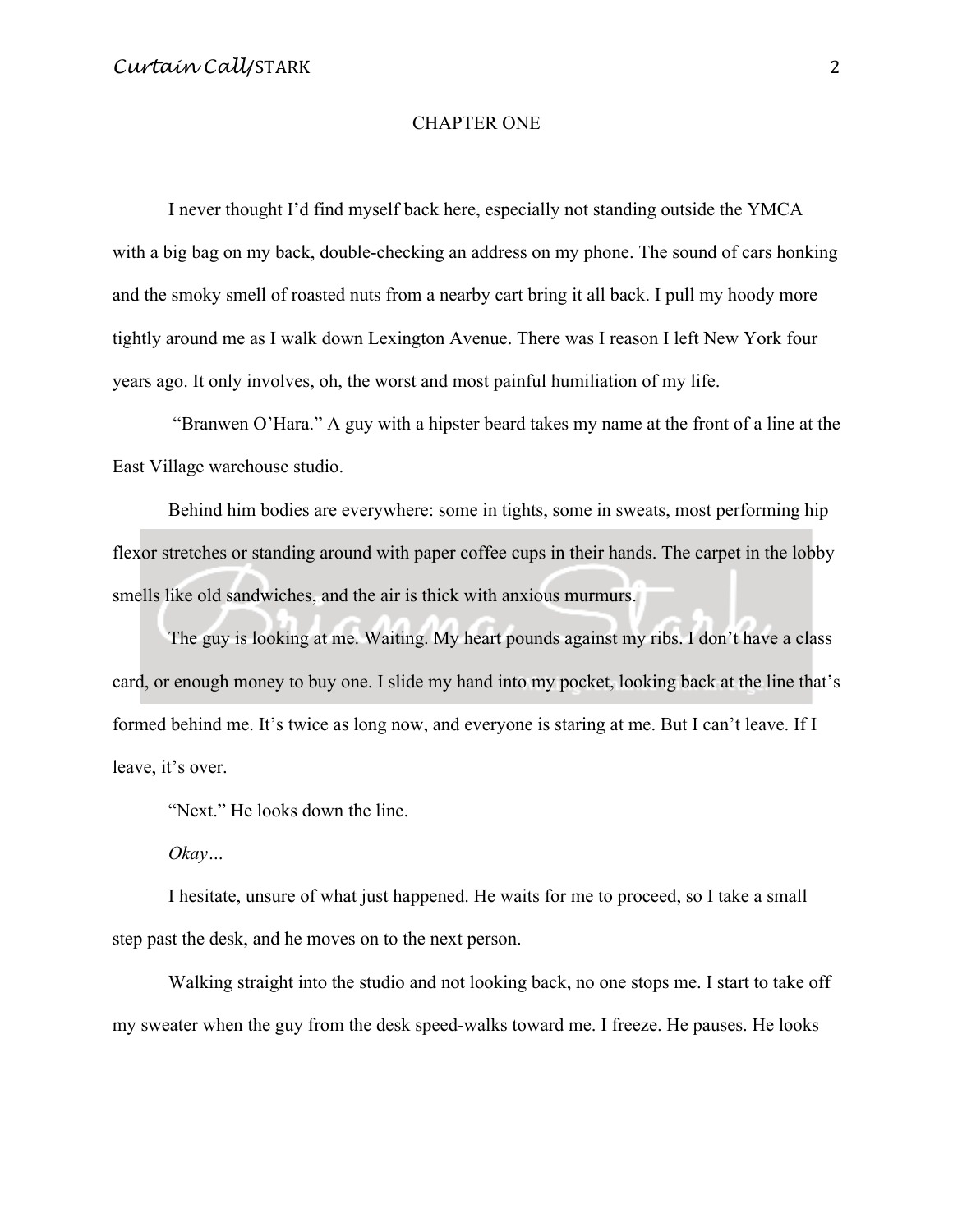like he is trying to remember what he came to say, and then he lets out a loud exhale. He rubs his forehead.

"You're here to deliver a package, right?"

*Uh…* I'm half-dressed. A few dancers look up from their stretches. My eyes cut into his—did I actually think I would get in for free? I grab my sweater and jab my arms into the appropriate holes. My eyes sting as I plan a fast exit.

Two dancers in side splits sip on steamy mugs of tea. They look up when he laughs. His face completely transforms.

"Sorry, that was mean. I couldn't help myself with that big bag you've got." He smooths away a smile.

#### *He's joking?*

My eyes hit the ceiling. I can't believe it. I shake my head. The blood is draining from my cheeks and pooling in my chest.

"These 'auditions' are all posturing. Judith offers them to feel important, and part of my job is to make sure she does." He says this part quietly, maybe so the gawkers can't hear him, and starts warming up.

*I can stay, then?* I drop the bag that holds all of my worldly possessions, but I'm not quite ready to untie my Converse runners for the second time. My hands are resting on my hips when I realize what's going on.

"I get it. You let people like me in to fill the room, but no one ever gets hired." My chest sinks as I say it. *Classic. Great.* Another dead end. I roll through my spine and press my nose to my knees in a hamstring stretch. Heat floods through my head, and my heart pounds in my ears. Tension is growing in the room. The choreographer, Judith Smart, slips off her shoes at the front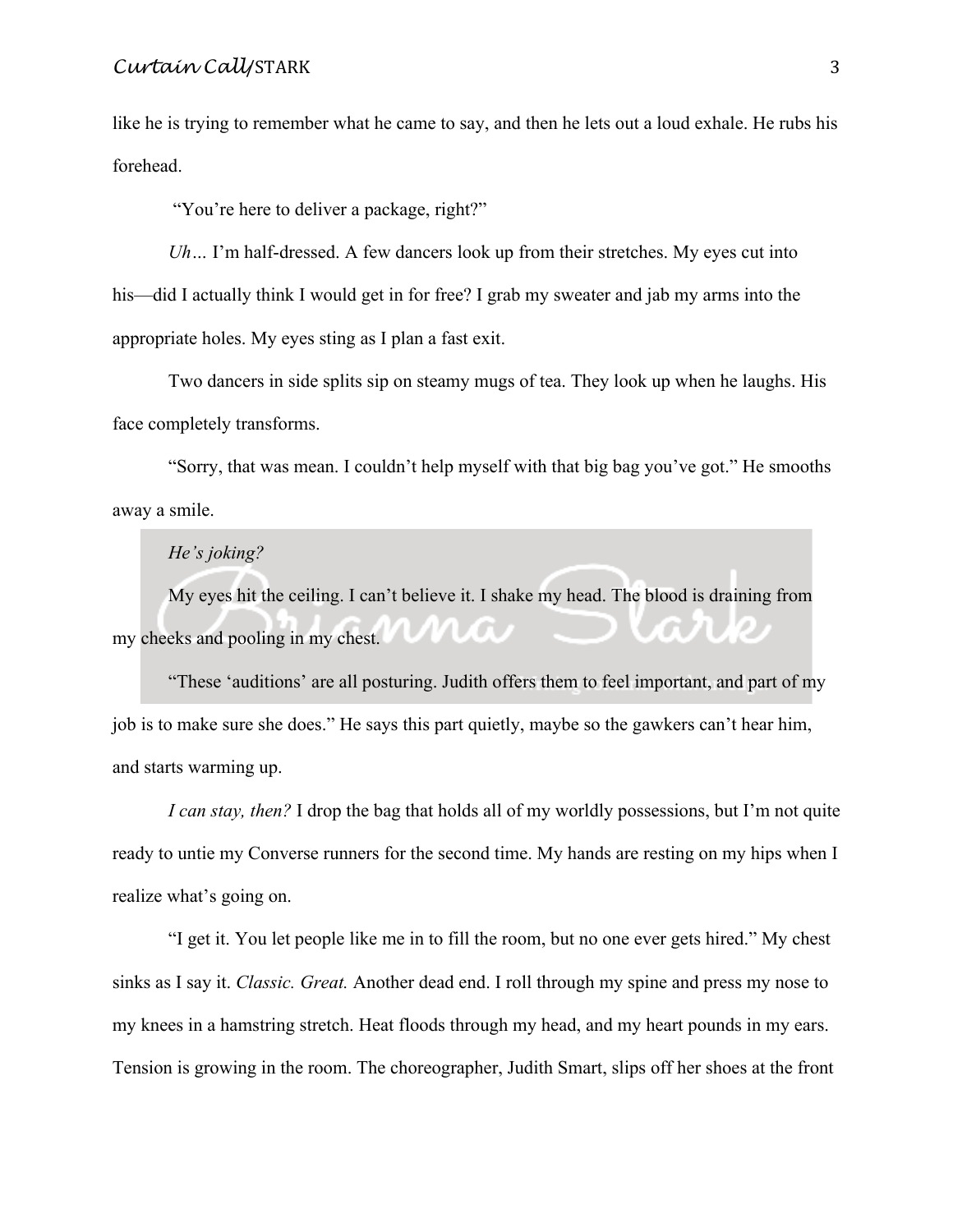door, revealing her knobby toes, and shakes out her thick, frizzy hair. I decide to stay even though this isn't really an audition. I need the class to keep in shape.

"Where do you dance? You look familiar." Class Card Guy bends one arm behind his back and leans into it.

I lift my head from my knees and inhale. The scent of tiger balm opens my sinuses.

He adjusts his arm behind him, and I hook my heel on the barre to rotate my hips while extending my leg backward into an arabesque*.* "I danced for Chances Dance Theater in Los Angeles." I was the principal. The single dancer Raina used to oblivion. There were shows where I did not see the inside of the wings until the final bow, something my body refuses to forget. I leave out those details.

"An out-of-towner—should have known. Well, if you need a place to crash, you can stay here. The couch is famous in this community."

I spot the caved-in dinosaur in the corner. I have slept on worse this month. Once my old director Raina found out I was leaving, she put a halt on my last paycheck. It wasn't that I wanted to leave Chances. I had to.

Class Card Guy places one hand on his lower back and the other on the barre, twisting into a spinal rotation. Judith flicks her beady eyes my way, and I lift my leg higher behind me. Her curly hair spills down her back. She loops it into a knot and starts to demonstrate the first exercise. A percussionist rolls two sticks over a drum. I make my way to the front row while stretching the kink out of my neck—my least favorite couch-surfing souvenir. Maybe there's a small chance this could lead to work.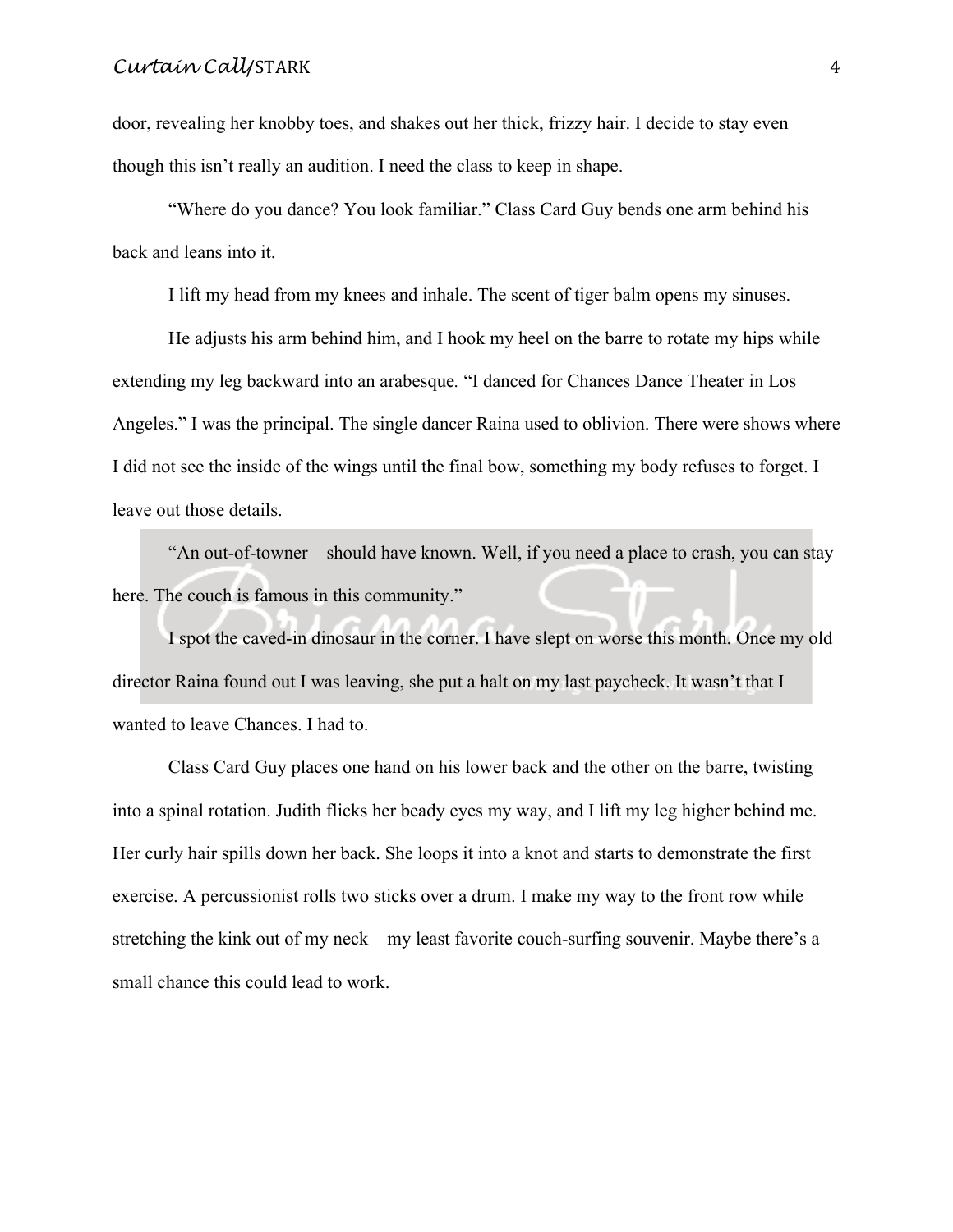The first bend of my creaky knees into a plié begins with Judith cuing the musician, and class ends with applause. I roll into a deep split, place my hands on the ground to stand up, and enter the lineup of dancers waiting to speak to her.

"You'll be in class tomorrow." She looks at the notebook that rests on her knee, licks her finger, and flips a page.

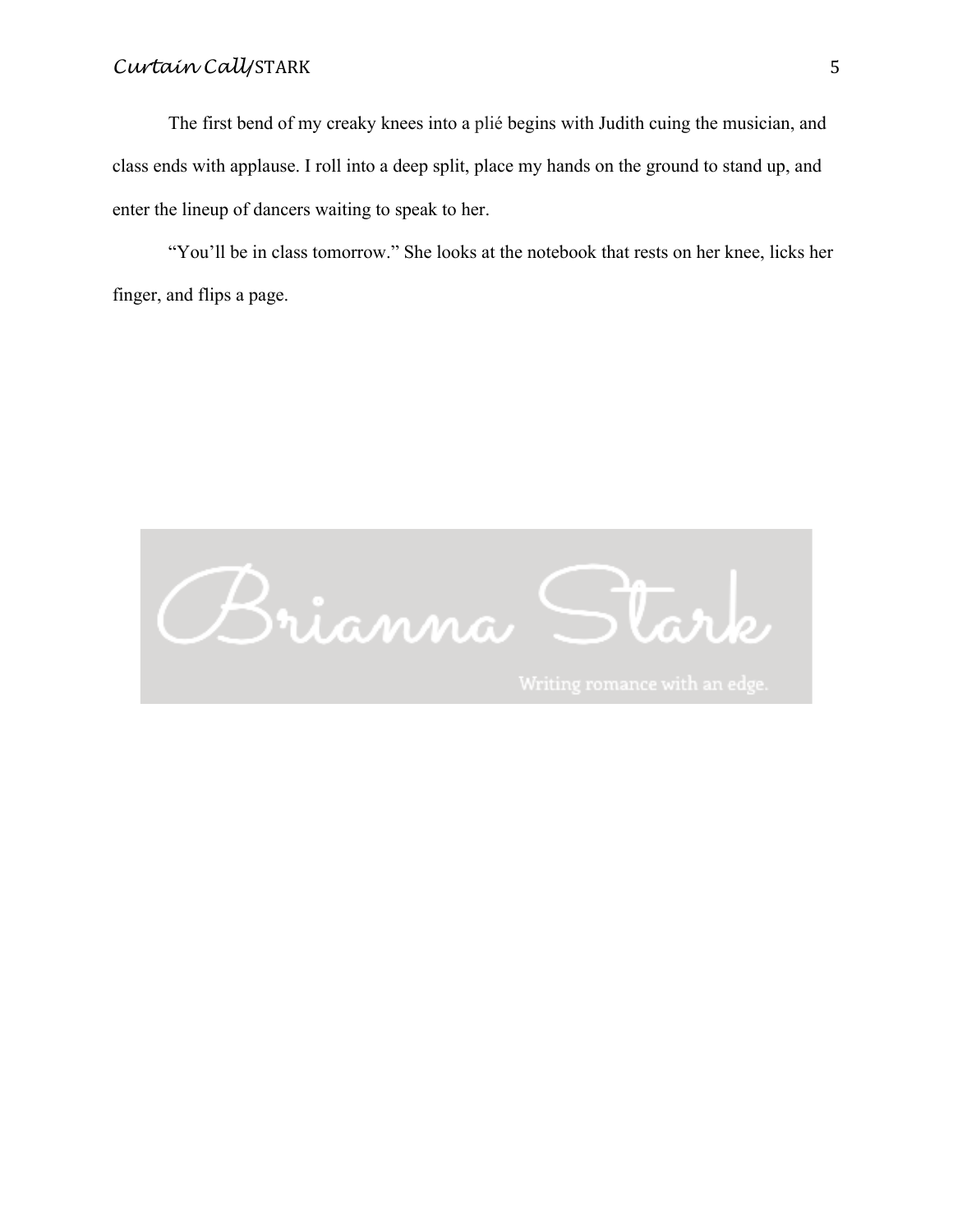#### CHAPTER TWO

It's my fourth morning crashing on a couch belonging to Susan Brown, a classmate from Julliard. We shuffle around each other in silence. I reach into a top cupboard for a mug as she butters a bagel, chews loudly, and huffs when I ask her when she'll be back from the class she teaches in Brooklyn. She only has one key.

"Never mind. I'll just wait for you at the coffee shop downstairs, and you can text me when you're—"

"I'm working late again." She cuts me off while looking at her phone. I so cannot read her expression. Her bun is tied so tight, it is pulling on her temple skin.

"I'll just find something to do, then?" I frame it as a question. I am not about to ask her for a key. After living with a woman who didn't want me around for the latter half of my childhood, I can read the signs. Dad's second wife also had a favorite saying about guests stinking like fish after three days.

I roll up my sleeping bag and pack my things, which aren't a lot, racking my brain for another sleeping option. I'd hoped to have some kind of employment by now. When I decided to fly here, I had a solid audition lined up, but the receptionist cancelled after I arrived, saying the position had been filled.

"Ready?" Susan waits beside the door, tapping her toe, and I shove my sleeping bag into my knapsack so it pokes out the top. There's no time to roll it up properly, and I am too flustered.

"Yup." I grab my phone and hairbrush off the counter and juggle them into my bag on the way out.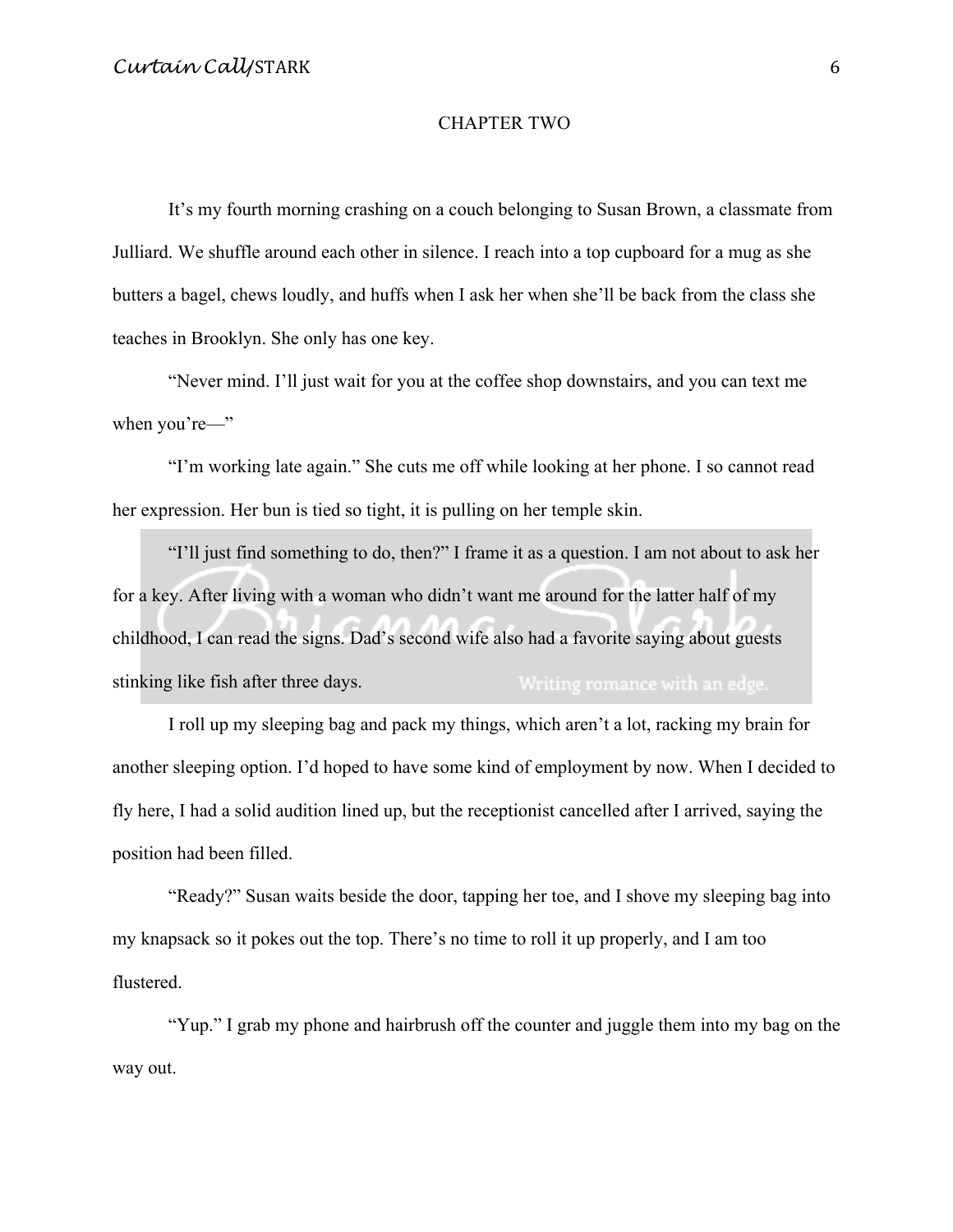"So...tonight." Susan scratches her brow, signaling mild irritation. Okay, so she's tired, overworked, and underpaid like every other artist in this town. But…

"You didn't leave the stove on, did you?" She grimaces.

As I far as I know I didn't eat anything this morning, or last night. My stomach might be digesting itself. Though I did have that cup of tea… *Jeez*, did I leave the stove on? Absolutely not. Why would I do that when I have been cautious of my every move?

"So the key…" She lets out a labored breath, and my guts twist. She doesn't want me to stay, and she really doesn't want to give up her precious key.

"Hey, forget it. I really appreciate you having me, but I can find another place if it's too much." I swallow tightly. I have no other place to stay.

"You sure?" Susan blinks her eyes wide.

"Of course. I did go to school here. It's not like I don't have any friends." My lashes flutter. Okay, I *had* friends. I *had* friends here until my reputation was tarnished and I moved across the country.

"Great, well good luck, then." Susan offers me a hollow smile, and my heart drops like a cold piece of metal. Susan is gone, along with my sleeping arrangements. She's off to the first of the three jobs she works, ready to complain about it to whoever will listen. I hope she knows how lucky she is.

I stare at the traffic, unable to think.

I don't know where to go, so I walk without aim. I've probably walked three quarters of the length of the island, enduring the odd whiff of stale urine, contemplating the mystery behind the millions of black dots on the sidewalks, and blocking out random blurbs of conversation while waiting for the street lights to change. A guy in Vans carrying a messenger bag has been in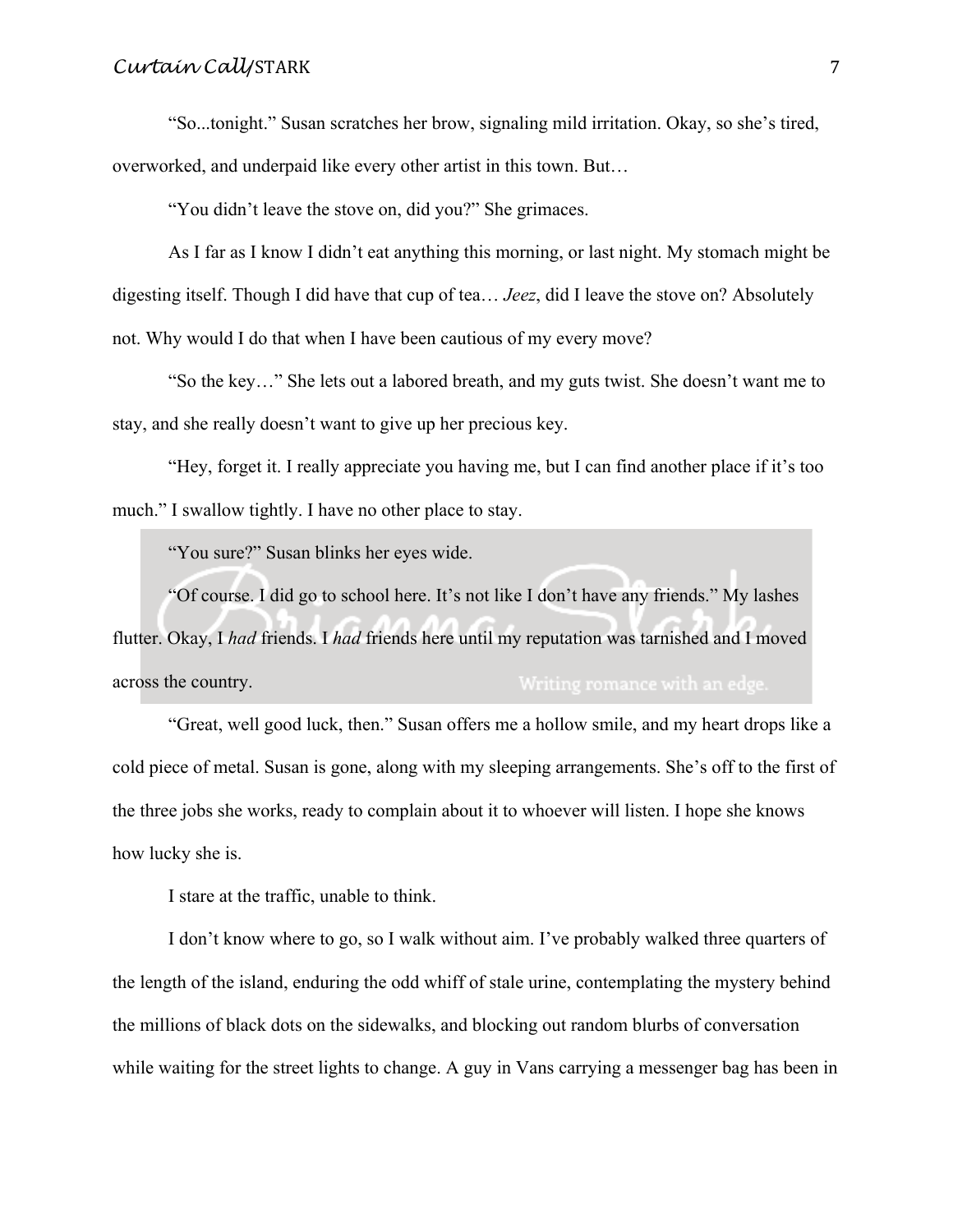front of me for the last ten blocks when I remember: the shoe shop where I worked weekends when I went to Julliard. Why didn't I think of it before? I do have a friend here. Hurray.

Through the display window, Marnie, an old bestie, is working the floor. Man, I'm happy to see her, and I really need to let go of this bag. It slides down my arm before I make it through the door. The movement stretches that tight, hard-to-reach spot between my shoulder blades. I let out a sigh. It's been a journey.

"Can I help you?" She flicks a sheet of glossy hair over her shoulder before she realizes it's me, and goes in for a hug. "Holy shit. Branwen O'Hara?" She stops halfway. "Why is your bag so freaking big?"

I hadn't thought about how to explain my situation.

"Did you move back here? We have to go for coffee, or dinner." She straightens a pair of Camper boots.

I let out a sigh of relief. This could be my break. There is a reason to my madness. We can go *wherever*. I'll explain *everything*. I'll order a tea or hot water. Maybe she'll even take me in for a night or two, or knows someone who can. Though I can't stand imposing, Marnie *is* more personable than Susan, and my options are very limited. She looks at her phone.

"I'm busy tonight, but how about tomorrow?"

The kink in my neck is throbbing. My breath gets stuck high in my chest. I have very little cash and should have stayed at Susan's one more night. But *fish*: I could see it in her face. *After three days, Branwen….*

This was the worst idea.

"I am dying to hear what it's like to be a star dancer traveling the world." She looks at me. I smile. My cheeks are stiff.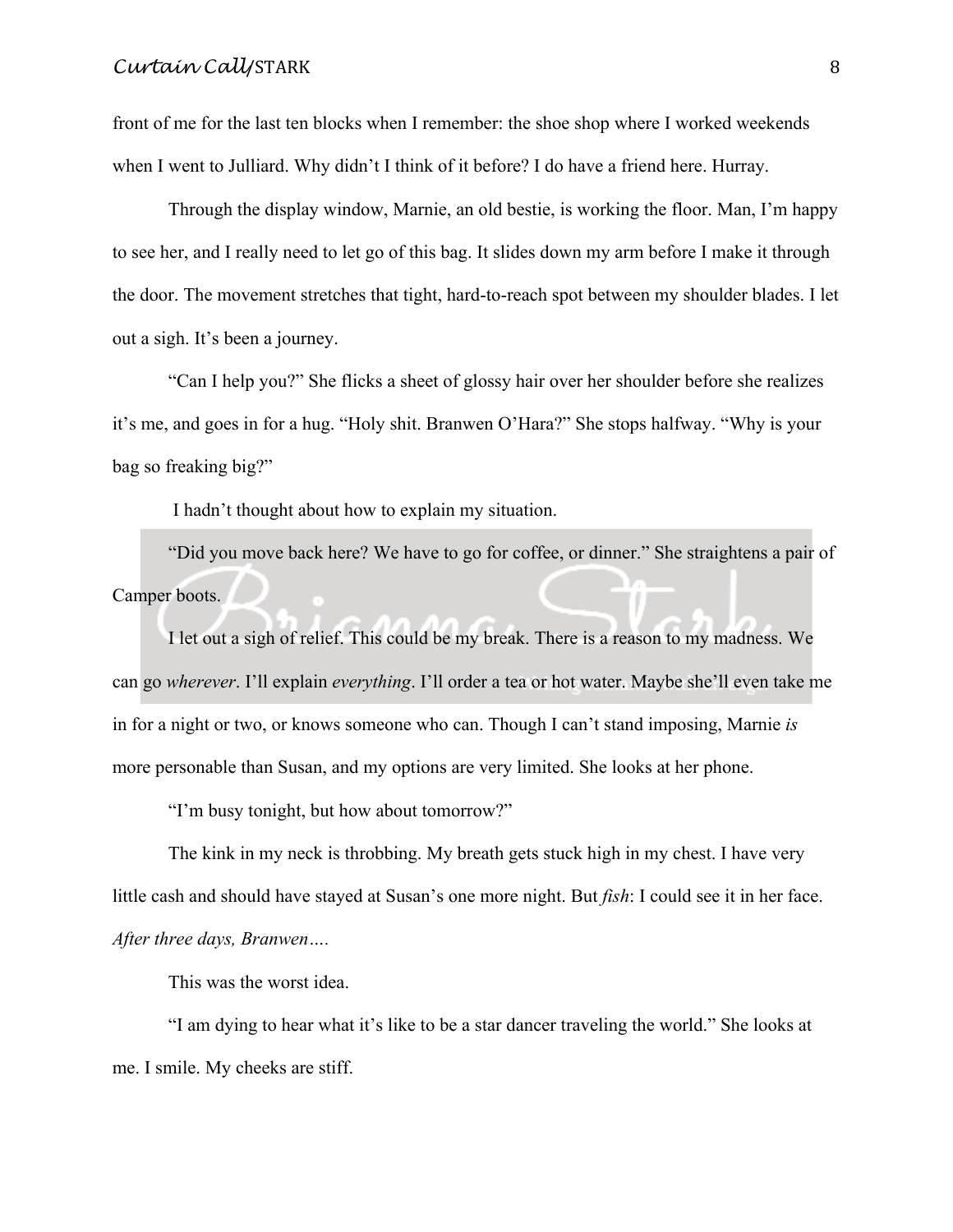"Sure." The traveling part is correct. I won't explain the rest. There's no point. She already has plans tonight. Of course she does.

Outside, I run my fingers tightly against my skull and through my hair. I think about calling Susan. I just can't do it. She tapped her toe while I packed. The Y it is, though the recreation area is only open till midnight. So I end up in a twenty-four-hour sub shop on the same block. The hours go by slowly. Painfully. I stay up all night.

My legs are made of lactic acid in the morning. I must have overdone it in class, and I have a hard time walking up the stairs.

My bag hits the ground—a relief to my throbbing shoulders—and it now has its own place outside the door with the others. A muscle-ripped African American girl in black tights and a vintage Van Halen tee torn at the neck punches the cards. No Class Card Guy. The inside of my ears start to pound.

She holds out her hand. I search my pockets, though I know they are empty.

"I forgot my card."

I feel bad about lying, but I don't have an extra hundred bucks for a class card, and it might be my last shot at a job.

"I can't let you in unless you have a card." Her eyes lower to the manila envelope between her fingers. She's not impressed. I wouldn't be either. I'm not the best liar.

"Please." I look over my shoulder. "Judith asked me to be here." Which could mean a chance to get hired. "I used to dance for Chances Dance Theater, I just moved back to New York. I went to Julliard. I'm looking for work… I heard Judith is hiring. I *really need* a job." When I say this, the backs of my eyes burn. This is serious. I'm homeless. I should have found work weeks ago. I've eaten through all my contacts. All my money. There's nowhere to go. Only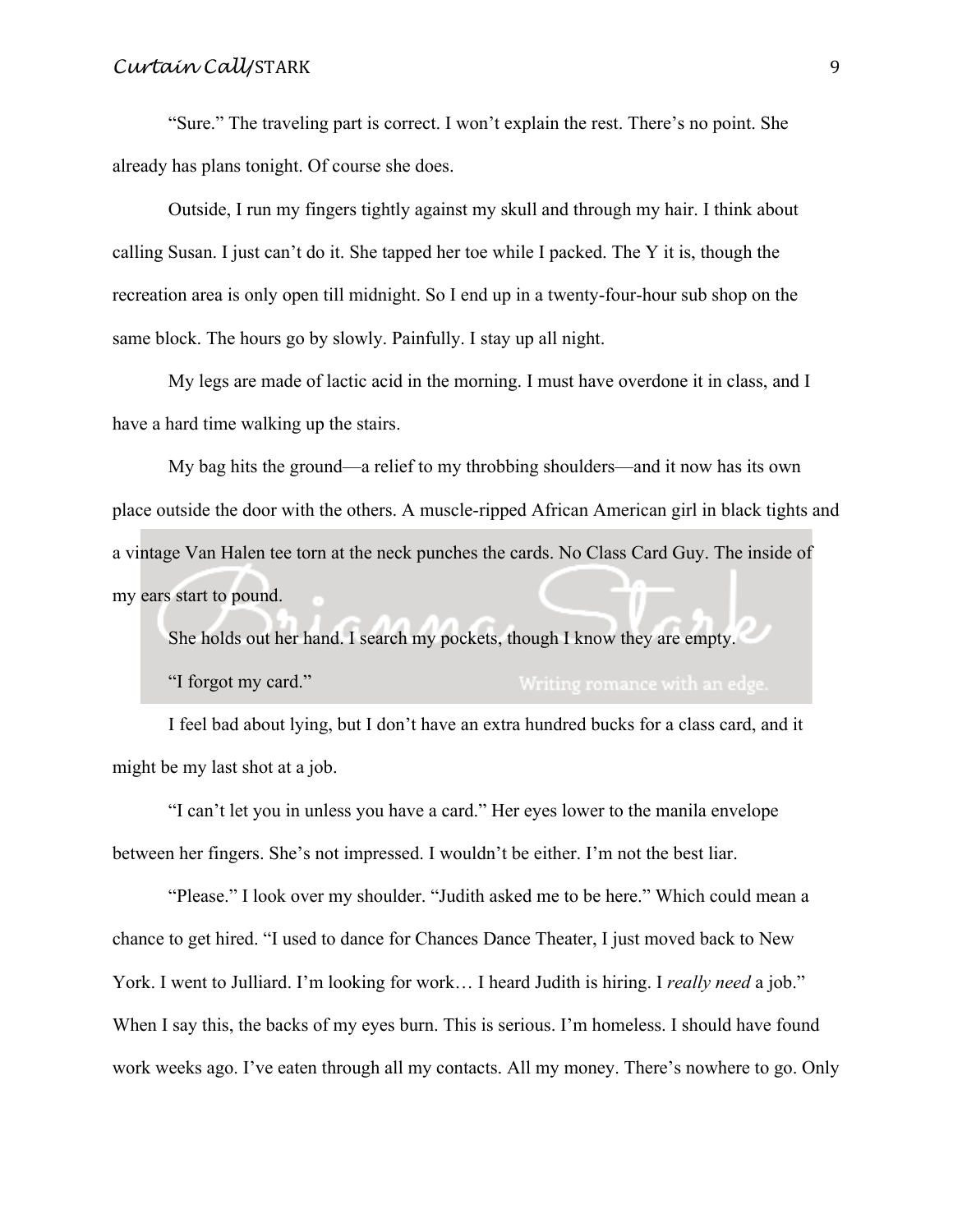months ago, I was a principal dancer with a top company. I danced for Raina. Raina makes 'great' dancers. Like, she grinds them up in her bare hands and spits them out. I was one of those dancers. I *am* one of those dancers.

She looks at me, and for a second I think she might cave.

*Please cave.* The life drains out of me, as though my batteries have just died. She has to cave.

"Sorry." The girl's eyes fall to the envelope. My batteries are officially dead. Zonked. Retired. With a lick of her pink tongue, she seals it, stretches her long legs out of the chair, and shuts the door.

I'm deflated. I fall against the wall, let my butt hit the ground, and bury my face in my arms. I am too tired to even think about taking on the stairs. But then I remember something I just saw—or rather didn't see. I look to the place next to me on the floor where my bag was. *It's gone.* Impossible. No. This *cannot* be happening. I look to the other side and all around me. I scope the entire lobby. Nothing. My pulse stops before it thuds again. I pat my pockets. *Thank God* I still have my wallet and phone. Shoes: still here.

Next thing I know, I am outside with my phone clutched in my hand. Tears blur my vision. I'm ready to call Susan, or my dad in Santa Barbara, but I can't decide who would make me feel like the bigger failure. Definitely my dad, but then the toe tapping comes back to me, the looks. She accused me of leaving the stove on and didn't even trust me with the key.

I don't even have a sleeping bag anymore. I must be hitting rock bottom, because I am pulling out my phone and calling my dad. It's ringing. My heart stops. I can barely breathe. The voicemail comes on. I think about hanging up, but it's easier to talk to a voicemail than a real person, isn't it?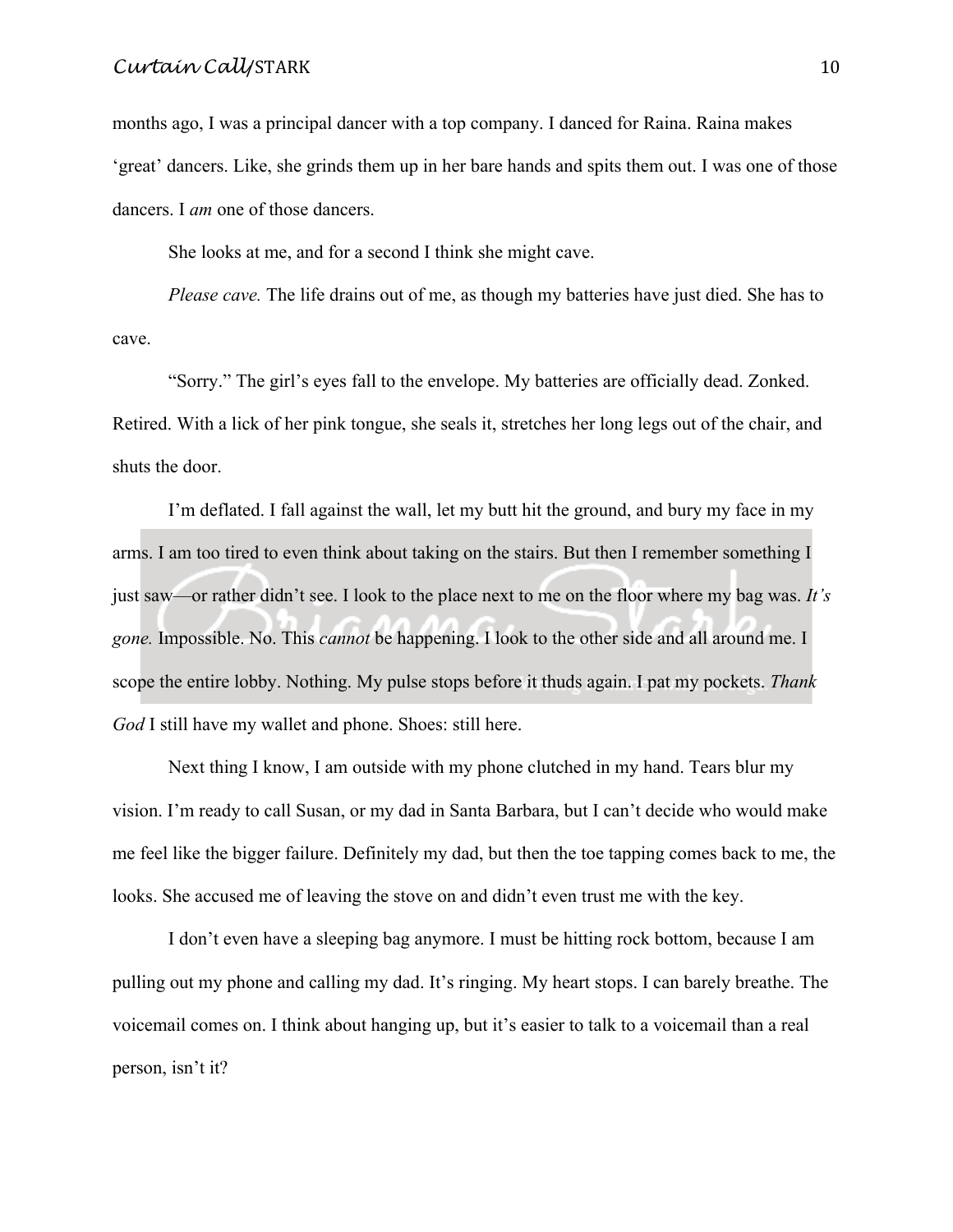"Hey, Dad. I know it's been a while. Look, I wouldn't be calling, but I didn't know where else to turn. I know you're busy with Karen and the kids, but...can you call me?" I cut the message short because my voice is choking and the pressure behind my eyes is phenomenal.

The icky feeling I am left with after the call has me charged. I start to walk at a fast, don't-mess-with-me clip, with no particular destination in mind.

I pass a tattoo parlor, a few coffee bars, and a gourmet burger joint. There's a sake bar, which—if things haven't changed much in the last few years—will be filled with college students by the end of the day. There's a high-end consignment store where I'd shop if I had money, and then…a presentation center for a condo converted from a… synagogue. And… *oh yes*… there's a table with baked goods. I'd forgotten how much I love the East Village.

My stomach is having a conversation with itself, and I could really use a frigging coffee. A hipster agent in a skinny pantsuit talks to an elderly couple. The man has his hands behind his back. The woman holds a cloth grocery bag and wipes her nose with a tissue. I take the opportunity to grab a sip of hot java and bite into a gluten-free, coconut-crusted pastry. The jam is a welcome surprise. *God, that's good*. I take another bite, and then another. I reach my fingers out for more. No food has ever tasted this good, and it's filling a hole that is much deeper than this empty stomach. I let my burning eyes close. Then there's a voice behind me.

"Buying?"

My eyes blink open. *What the…?* I tear my fingers from the table, suck in a breath, and turn around.

"Sorry?" I swallow.

A man from a very good gene pool that includes eagle eyes and high cheekbones straightens his perfect posture in his fitted black suit. I stop, place the coffee on the counter, and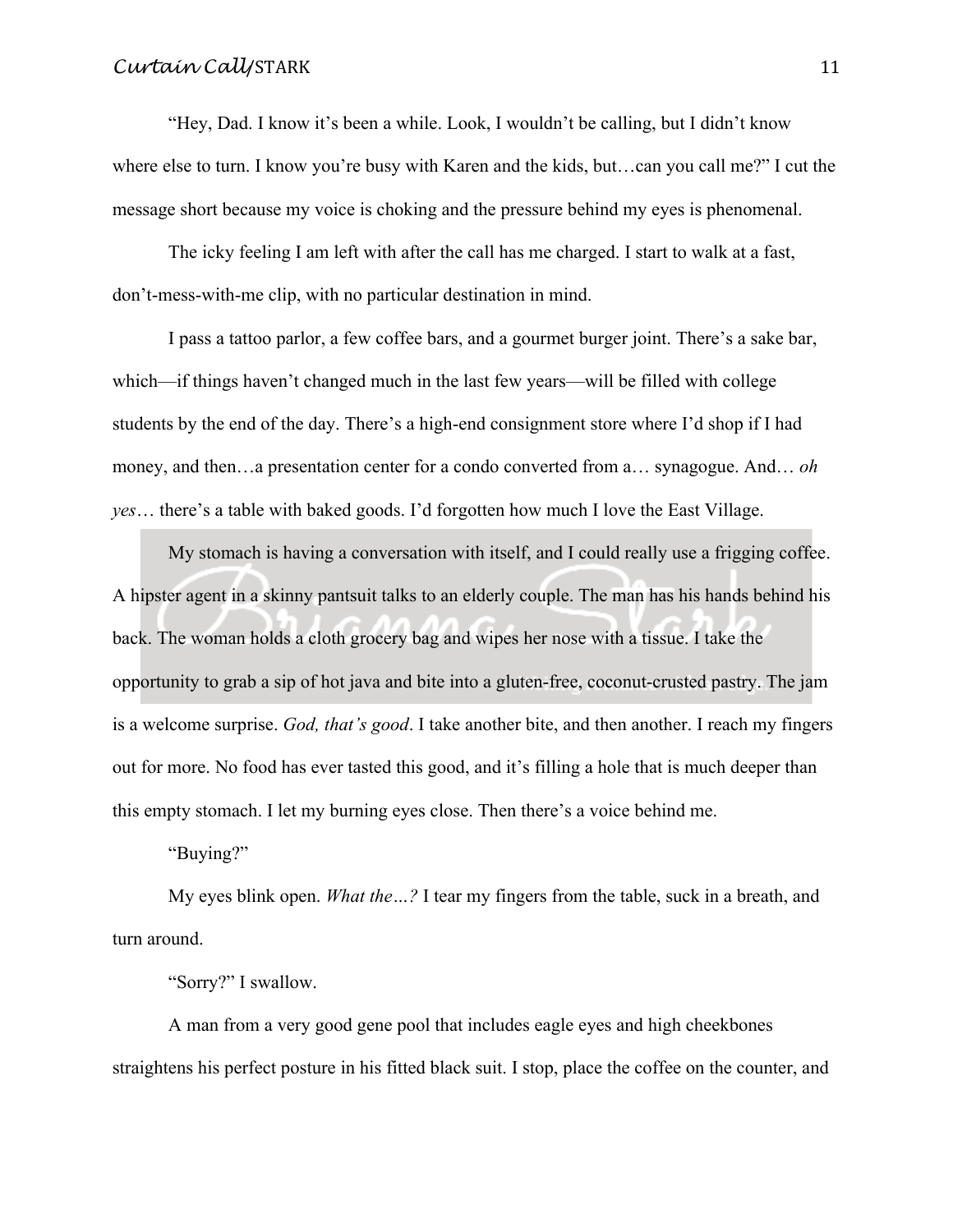make my way to the door, taking the donut with me. But he follows me onto the busy street. I turn around and catch the oblique shape of his tightly drawn brown eyes. His hair falls to the side of his face, and the dark stubble of his jaw does not undermine his stance of authority.

I hide the hand covered with trendy donut dust behind me. He has no idea what I have been through. "I'm not under arrest for eating a complimentary non-GMO pastry, am I?" I hold my ground, though I am shaking.

He tilts his head. "And coffee."

"Which I really hope was fair trade." I pull a smart smile, not sure how I manage to be witty in my current state of duress. His eyes flicker, and his jaw ticks. Not all at once, but as though the tension is spreading across his face. A driver standing beside a black sedan makes himself known, and the guy in front of me squares his posture with his wide shoulders. I pull my gaze away from the car and cross my arms over my chest when he pulls a black card out of his black slacks and hands it to me.

"Yeah, I'm not really in the market for real estate right now, but thanks for the refreshments. I'll be on my way." I'm normally not this rude, but it has been that kind of day, or half-decade, and I do not have the patience for someone trying to sell me something that I will never—ever—be able to afford. But I take the card anyway.

"I'm not a realtor. My name is Kent Morgan." He clears his throat with an insinuating look, and I look at the card.

The name is familiar. If he isn't a relator, he could be a famous quarterback who owns a fashion label or an oddly hot oligarch. He's too good-looking to be an actor. I'm not so livid that I can't see straight, after all. Whoever he is, I've seen his face near a headline. I find myself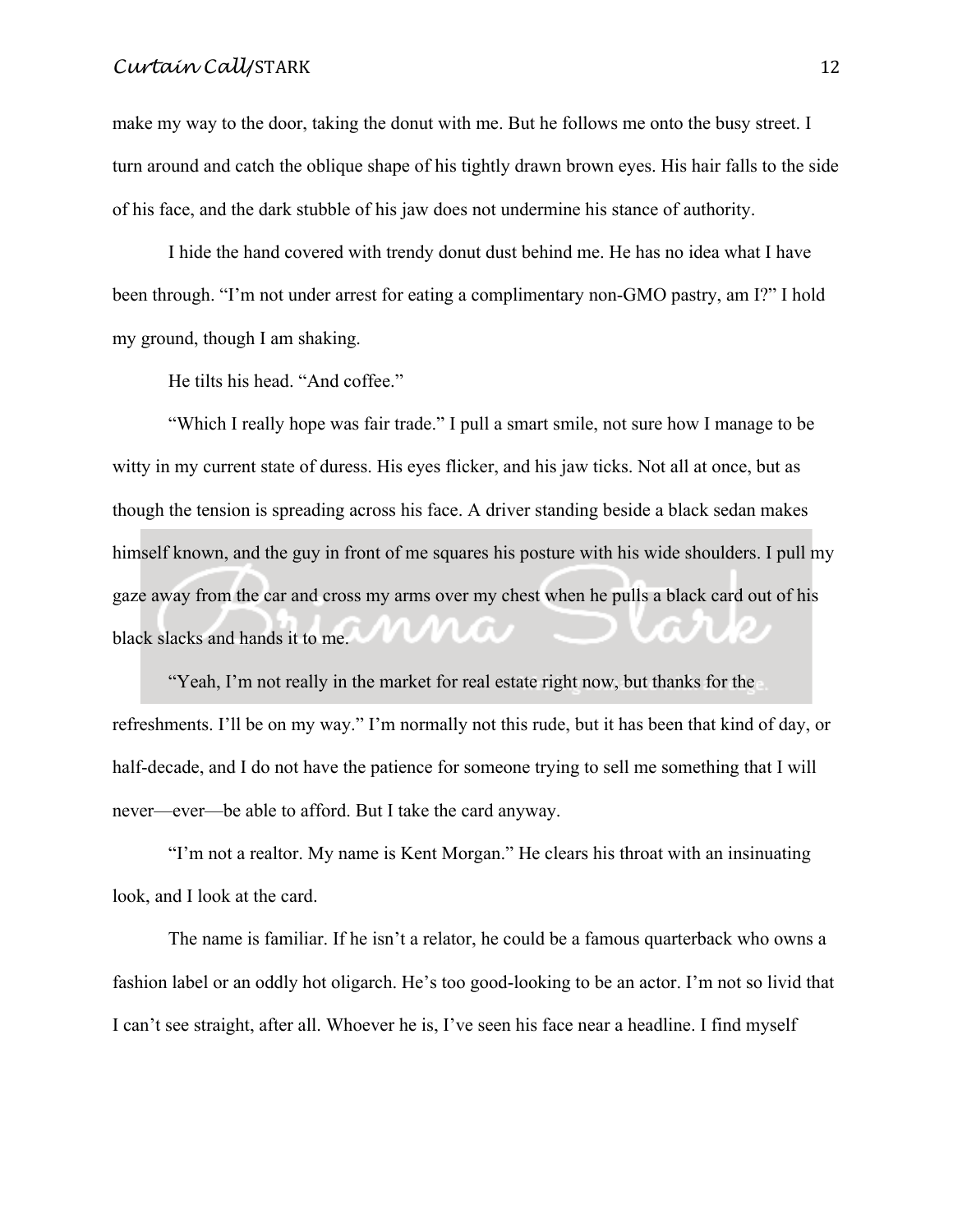reading the title in gray writing on the thick black card for the second time, and my heart pounds hard against my ribs.

*No shit.*

This man is… *the* Kent Morgan? From Driven Dance Theater? It's the one classical company that features a contemporary repertoire. The one company that does the type of work I was made for. I suck in a breath as the tension in my neck edges toward my shoulders. I wipe a coconut crust from my lip with my free hand and straighten my unusually slouchy posture, thinking about how to explain myself. He must think I am a complete waste of flesh. Not that I would ever have a chance at Driven Dance Theater anyway, considering I haven't been able to land work with lesser New York companies.

But if there was any work that I was suited for… Oh, who am I fooling?

"Well, it was nice to meet you." I should probably ask him for an autograph, but I don't have a pen and I am honestly too tired to find one.

"You are looking for work, and the girl manning the front at Judith's turned you away because she wants the position herself." He places his hands in his pockets and cuts his gaze to mine. It's as though he can see right through me. I did see a pensive man in a suit leaving the building earlier, but I was more focused on getting to class.

"You followed me?" I tilt my head. I can smell his aftershave.

He breathes in through his nose and pulls me into the depth of his eyes.

"I was going this way anyway. Plus, I don't have time for cattle-call auditions. They never work." He sighs when his gaze tugs away.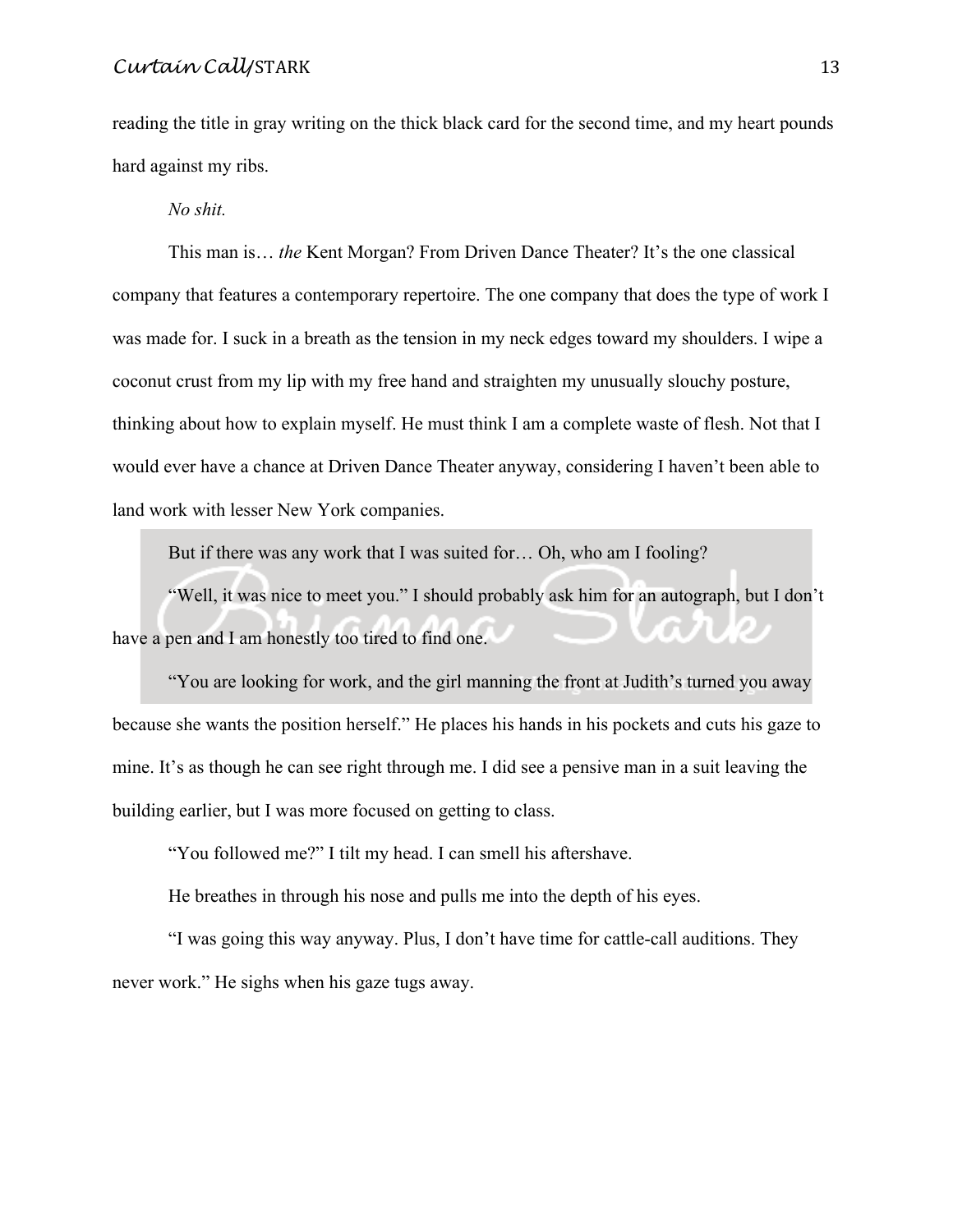"You're offering me a job?" My voice rises as I blurt it out, probably because employment is the only thing that is ever on my mind, and it's not easy to hide desperation. Our eyes catch.

"Not quite. Good luck, miss." The corner of his mouth cocks, but the smile doesn't touch his eyes. He nods and turns away. My heart caves. My shoulders sink. I knew I shouldn't have been such a smart-ass.

"Look, I'm sorry I was abrupt. I've had a bad day. Or past few years, really." I squeeze my eyelids together.

He pauses and looks back at me as though debating what he is about to say. "Well, why don't we start with an audition? How's tomorrow at two?"

Not one good thing has happened to me since my return to this city, which may explain my doubt. "Are you sure?" I instantly regret giving him an out, especially after the way he looked at me. I scrunch my face as I brace myself, ready for him to take it back. But he doesn't. "I mean, thank you. I'll be there." I shake my head. Writing romance with an edge.

"Good." He nods and makes his way as I wave.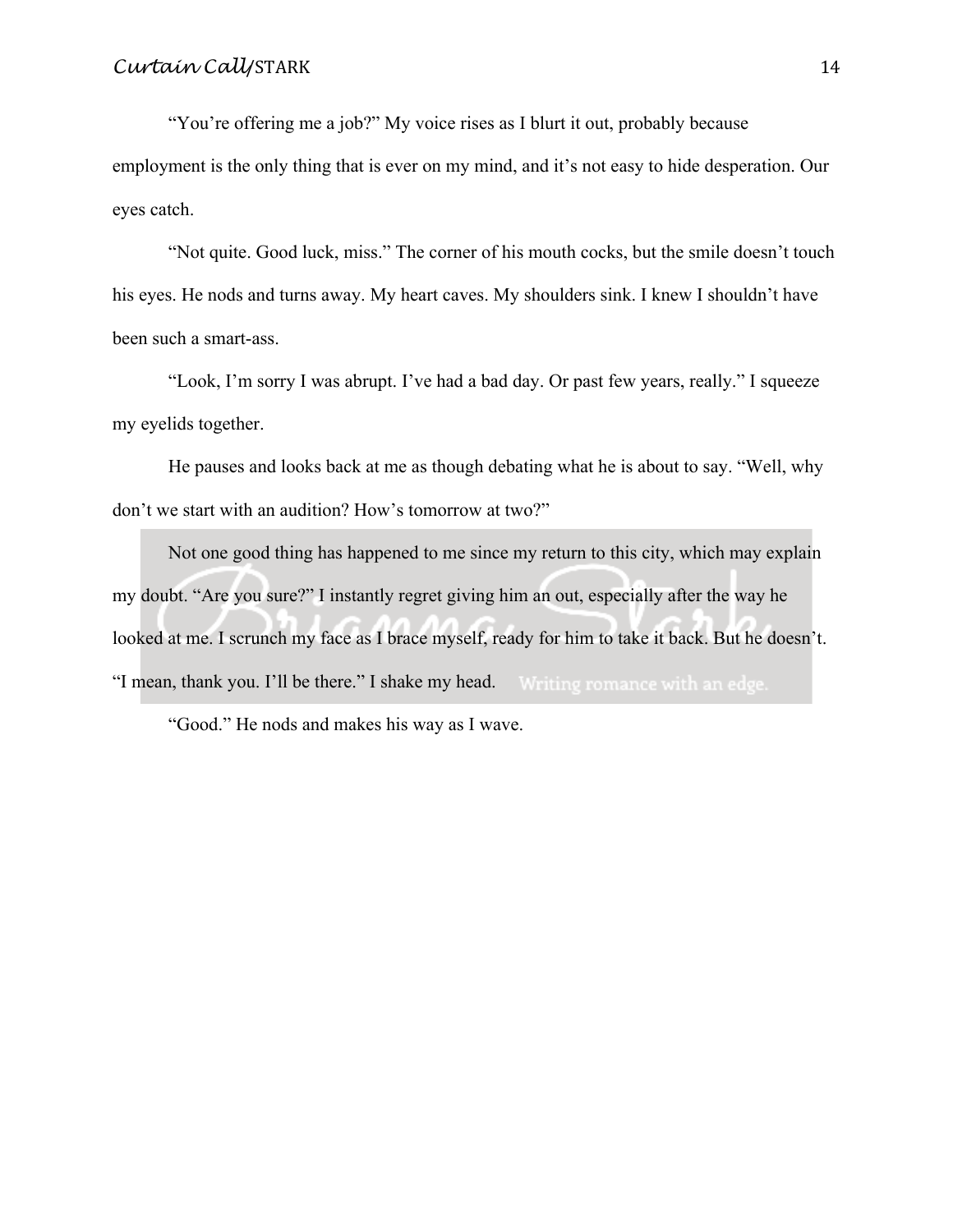#### CHAPTER THREE

My old friend Marnie pulls a paper-bag-covered bottle out of her purse and places it on the table.

After being unable to meet up the night before, she insists on buying dinner at a packed Italian restaurant in the West Village where you can bring your own booze. She came prepared, and I am determined to return the favor once I'm gainfully employed, which may or may not happen soon. I tell Marnie about my strange encounter with the infamous Kent Morgan and his unorthodox way of discovering talent for his company.

"Do you think that's odd?"

"How odd can a guy be when he just gave you the opportunity of your life? Take the gift and own it." tark

"I will—when, and if, he actually hires me."

I decide not to mention that dancers are a dime a dozen in this town. Marnie rolls her fork between her fingers to spool spaghetti onto it. "It's not a bad hiring strategy, when you think about it."

Or maybe it's a strange coincidence. Whatever it is, I have a proper audition with a decent company, and I am going to focus on that—not on the reason I avoided that company in the first place. My stomach is full of pasta, the room is warm, and the wine is giving me a glow. It's the closest thing to relaxation I have felt in weeks.

Marnie and I catch up. She tells me about her growing side business as a matchmaker and gives me the lowdown on our ex-coworkers at the shoe store who have mostly moved on.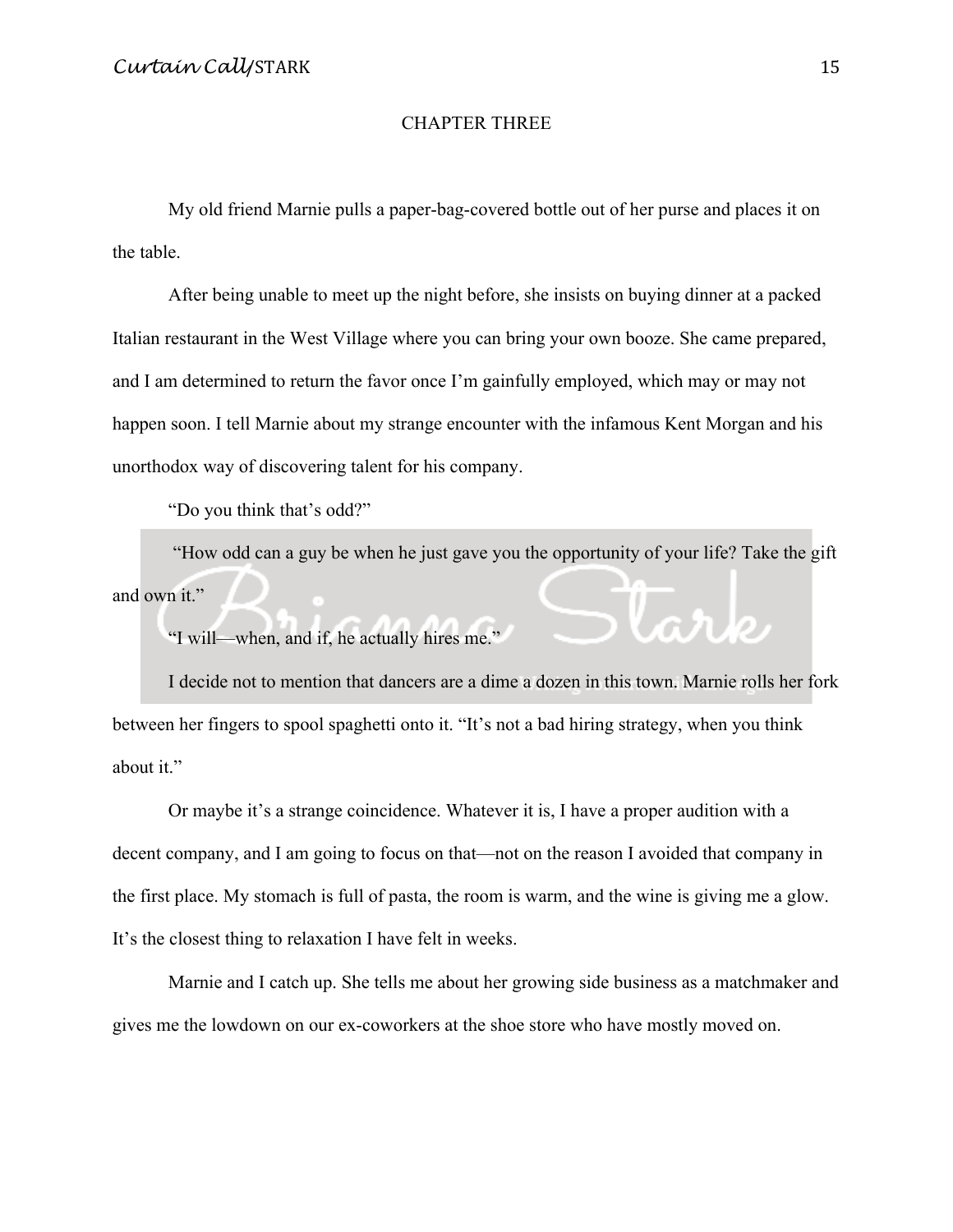"And how are your mom and sisters doing?" They used to visit the shop and buy shoes all the time. Her mom frequently brought us freshly baked chocolate chip cookies. They were famous among the staff.

"My sisters are great. Busy." There's a look on her face that tells me there's more, but she doesn't want to talk about family. We are finishing our tiramisu and making small talk when she brings up her next networking event in October.

"I expect you to be there." She points her gaze and slides the empty dessert bowl to the side.

"I wouldn't miss it." I half-smile, because I have no idea if I will be here next week, never mind a month from now.

"I'm so excited for you, by the way." She lifts a brow.

I sigh in disbelief. It has been quite the day. But before I can put my thoughts into words, our table is cleared, and Marnie is standing up.

"This has been fun, but I have to call it a night." Marnie collects her Marc Jacobs purse off the chair, and my neck pain is back. I shouldn't have eaten so quickly, but it's been a while since my last hot meal, and I have yet to find the right moment to ask her for a place to stay. "I have to open tomorrow, and I have so much work to do. The matchmaking business is picking up. Maybe I won't be a shoe salesperson much longer. Not that it's a horrible job."

I detested the job, but I ask her to put in a good word for me anyway, in case the next audition is anything like the others and I don't get a call from the schools I applied to. She looks over the bill and places two twenties on the table. "You, darling, are going to be way too busy starring at Lincoln Center and hobnobbing with New York's most eligible bachelor." She rolls her eyes.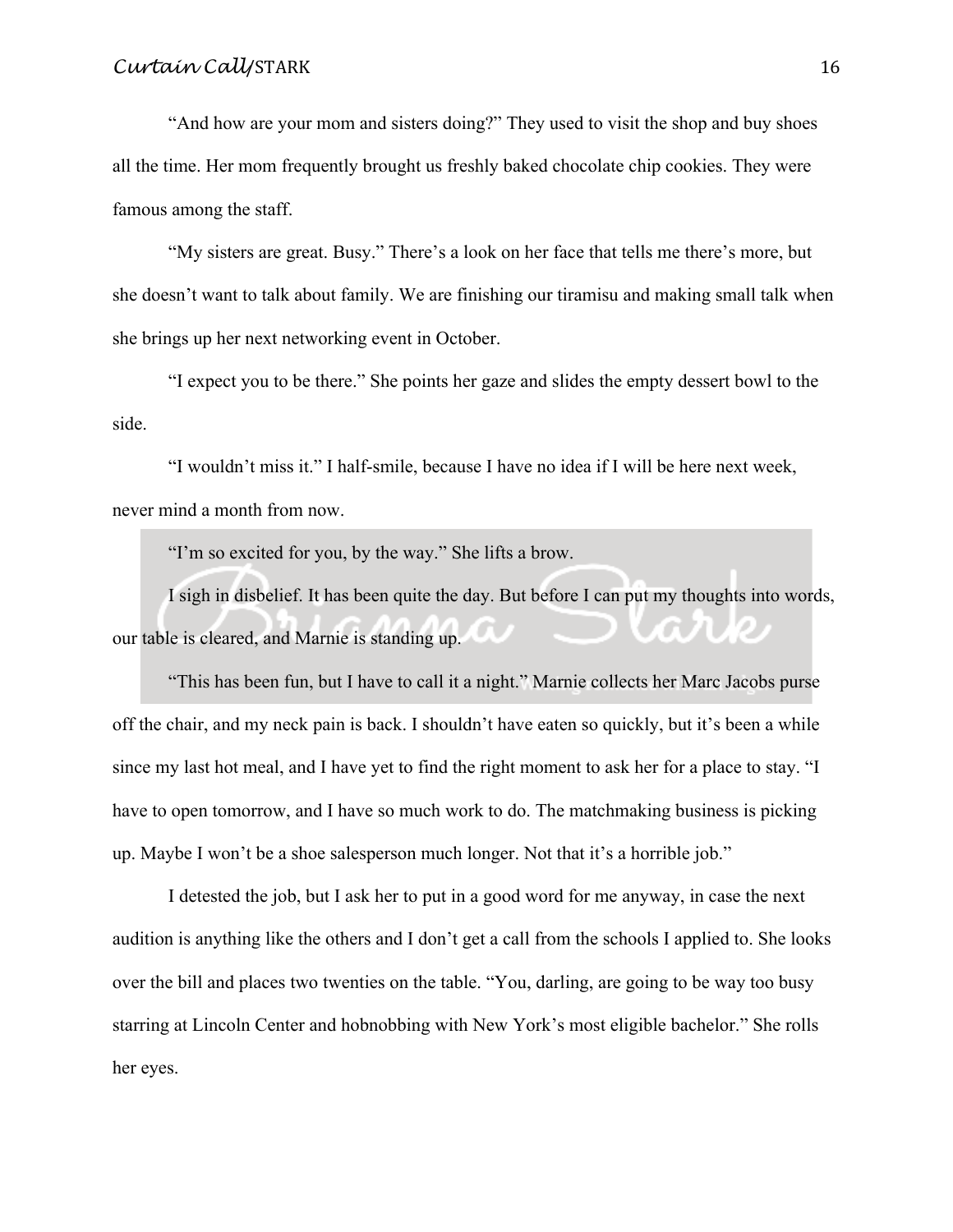I decide not to remind her that it's an audition for a job I don't have yet, while I summon the courage to ask her *that* favor. But her phone rings.

"I need to take this," she says in VIP mode before she turns her back to me. "Sorry, gotta run. One of my clients is torn up over the date I sent her on. I thought the two were so compatible." She air-kisses me.

The corners of my mouth quiver. "Thanks again for dinner." I could ask to crash on her couch, but she's biting the curb. Orange leaves are trapped in the storm drains. She hails a yellow cab, and the lights on its rear blaze off into the distance. The streets of the West Village are twinkly. A couple deep in conversation slides into a cab holding hands. A group of girls with shopping bags giggle as they walk past me in their Manolos.

Judith's studio is lit up. Flamenco music funnels out a cracked window in the East Village. I walk up the stairs, past the open door, take a breath, and sneak in while the flamenco group wraps up. Class Card Guy said I could crash here. But I hide in the washroom anyway until the last voice is gone and the lights are all out. Writing romance with an edge.

I use my phone as a flashlight, tiptoe back inside the studio, and check the locks. I wedge a conductor's baton inside the fire escape door to lock it and find a sweater in the lost and found that covers a shoulder and the top of my butt. I curl up on the beat-up couch. *Ah, sleep, my longlost love. You are heavy, dark, warm, and don't make me think.* I dream about my meeting tomorrow and getting that damn job. *That's* why I'm here. I need it for so much more than just the money. And not because it was time I returned to the place I should have stayed. I need that job even in my sleep. Because if I don't get it, the consequences will be so much worse than sleeping on this couch and consuming a doughnut diet for the rest of my life. Not to mention that Judith will never give me a second look now that I missed her class.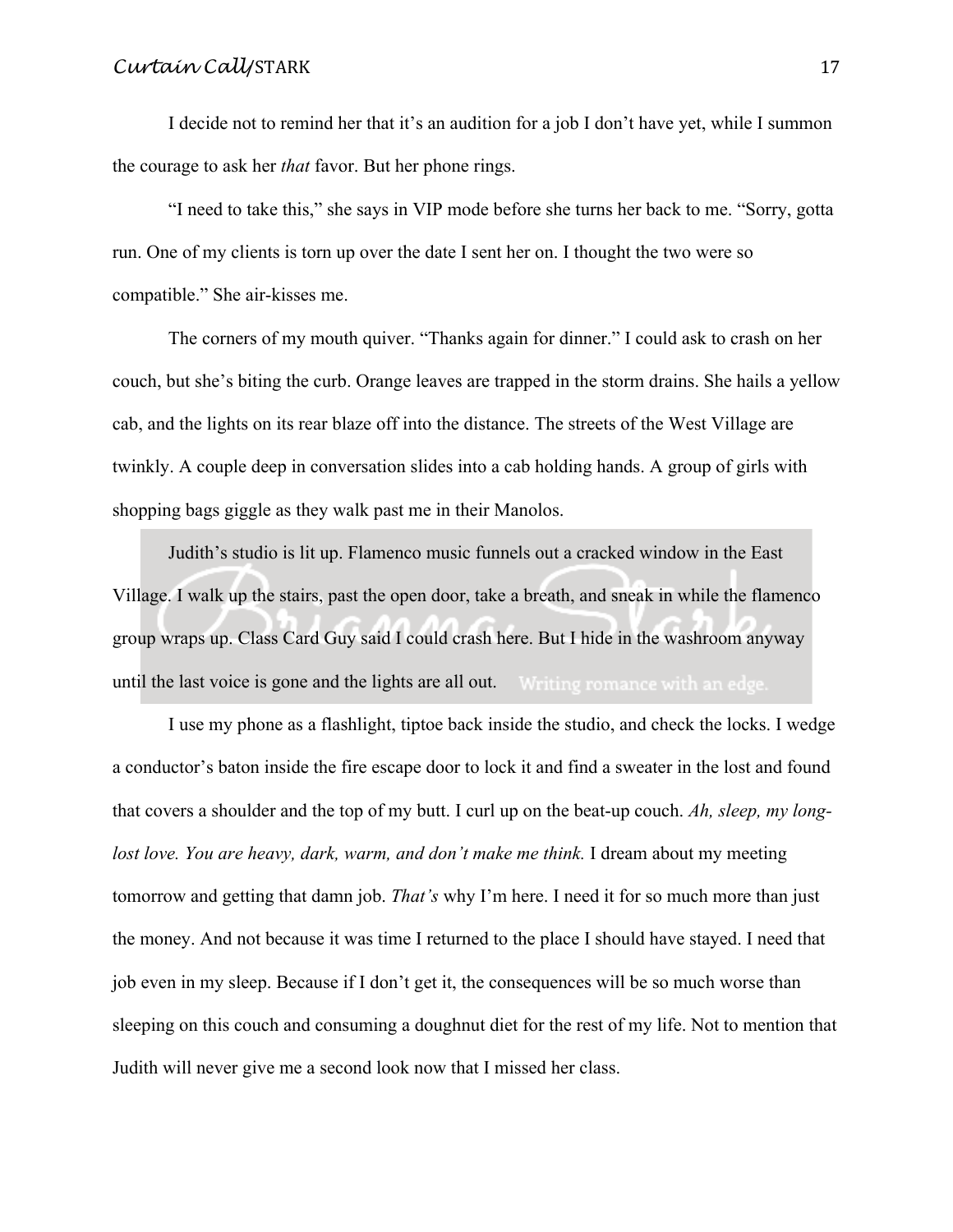#### CHAPTER FOUR

I hear a voice. There's a light in the distance. I take a moment to think about where I am. I can't move my neck. My legs are throbbing, and I reach for a painkiller before I remember they're in my stolen bag. My knees still haven't recovered from my last show, for which Raina had me contorted in ways one should never be bent.

Bass thumps. Rap booms. A deep voice belts out profanities. *What the—?* I look at my phone. It's 5:00 a.m. I get up from the couch as quietly as possible and peek around the corner. There's a guy in a long black trench coat, black steel-toe boots, and gold chains bobbing to the beat while he examines the stereo. This might be my time.

I am going to die today.

My pulse races. *Think, Branwen. Think*. I need out of here. Fast. My shoes, where the hell are they? I spot them a few feet from the couch. If I move he'll see me. He turns his back to me, still grooving, and I start to creep toward them. The music stops, and I freeze. There are footsteps. Trench Man spots me. He stops bobbing and glares in my direction. I grab my shoes and dash for the door. Then I remember the conductor's stick lodged in the fire escape exit. *Shit*. I tug on it. But it's stuck. *Oh no*. Gangsterland shoves his hands into his pockets and struts over to me.

"Who are you?" The dude with gold chains nods up.

"Who are *you*?" I snap back. The stick is getting looser, but the corner is stuck on the frame of the door.

"The cleaner." He shrugs, and my rapid pulse fills the room.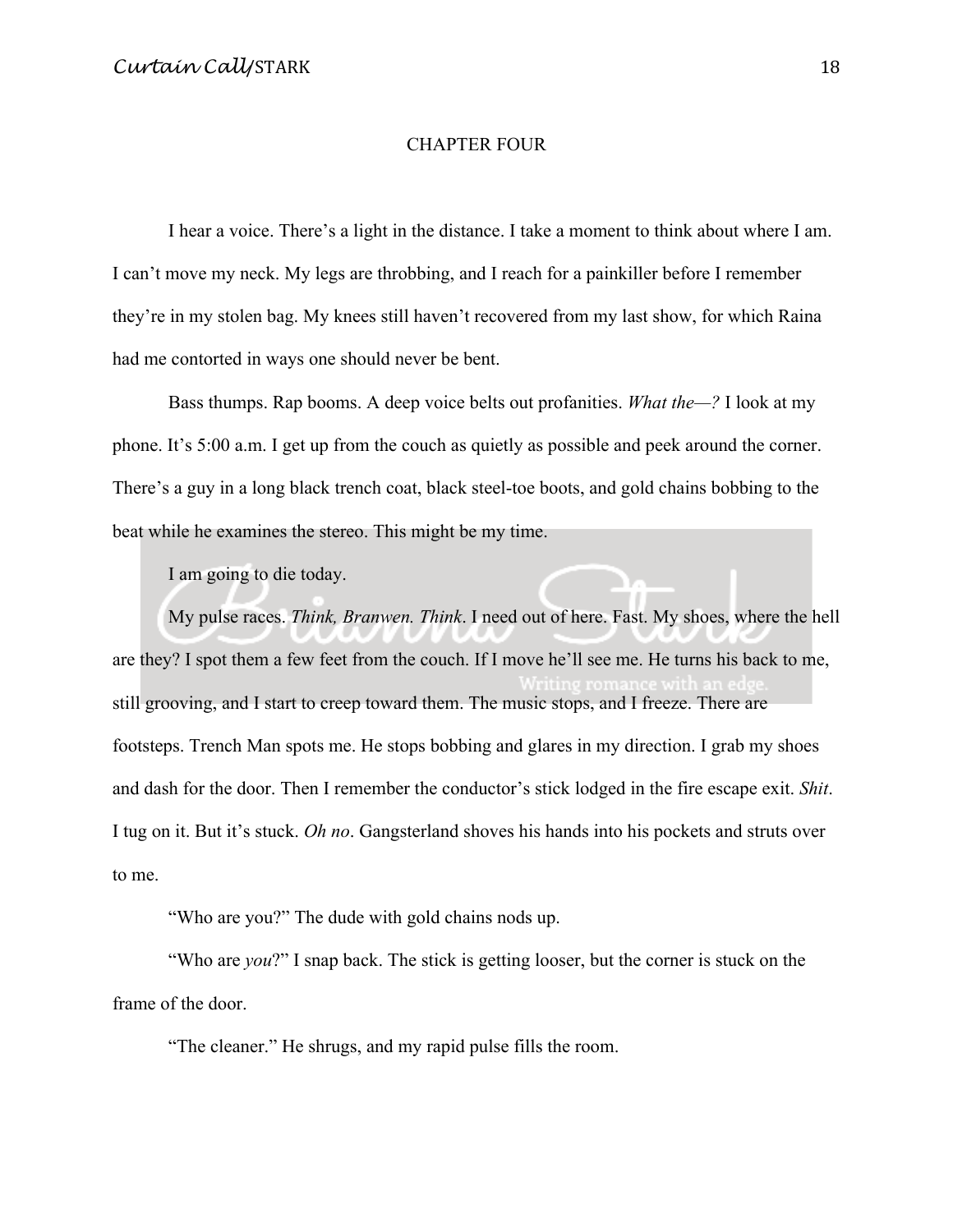The wand unlatches. *Thank you, God*. I toss it to the side and fall into the door as it pushes open, running as fast as I can down the stairs.

There are people out and about. The sky is that eerie blue color, which promises light. I press my hand to my chest and gasp for air. My heart booms in my chest all the way to the Y, where I take one thirty-second shower after the other.

My mind is doing back flips. *What am I getting myself into? What am I doing here? Who do I think I am?* The adrenaline rush from earlier this morning has not worn off by the early afternoon. I dig the black card out of my pocket and head to the studios of Driven Dance Theater.

I slip into the concrete, glass, and steel foyer like I'm under a microscope. The contemporary building is huge, which makes me so small. The walls are white, and the floors shiny and cold. There are a few large repertoire posters mounted on the wall. A receptionist in a black suit behind a gray modern desk directs me to the third floor.

*You've got this.* I practice positive thinking, though it does not quiet my pulse one bit. On the third floor, a rehearsal is going on in a large white studio behind a massive window.

I see him.

He commands the room as dancers' limbs lash out in matching suits. He runs his fingers through his hair. His jaw knots in concentration as he paces back and forth in his stark black pants and shirt.

Rehearsal ends with applause, and he pushes through the door to the lobby. He looks down and walks straight past me.

"Mr. Morgan?" I hold my breath.

He peels his focus from the floor at the small sound of my voice. He is tall and lean and—even with the soft pink flesh of his lips, the warmth of his skin, and his almond-shaped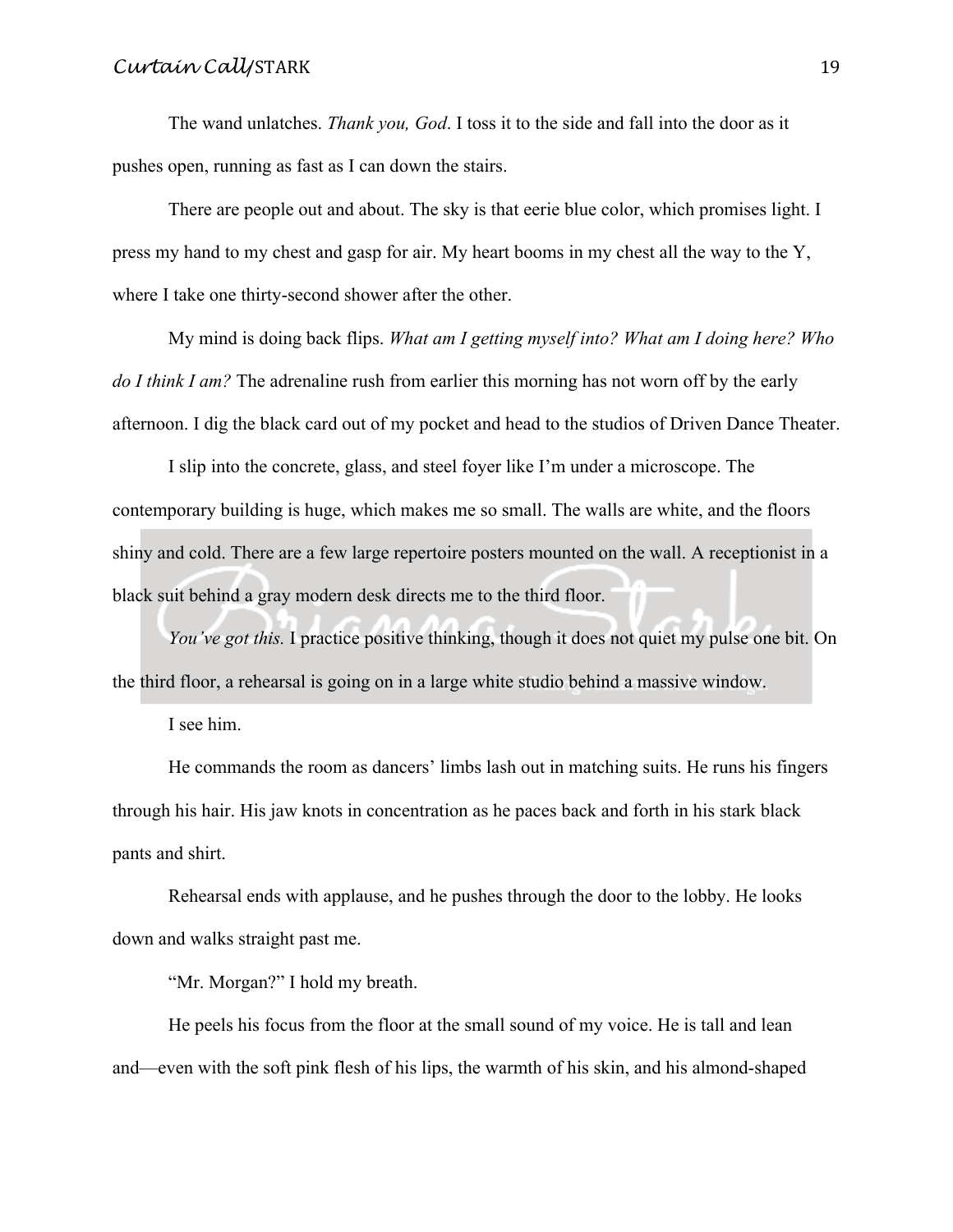eyes—more intimidating than I remember. It could be because we are clearly in his environment. He studies me with a blank expression, as though his mind is elsewhere and I am an unwanted distraction.

"Branwen O'Hara." I swallow and hold out my hand.

He looks at me like he doesn't know what to do with me. My hand falls to my side. How to explain? *I'm the girl you caught eating a handout doughnut*.

"We met yesterday." That should do.

He scrubs the back of his neck. "Right."

He continues walking through the gray concrete foyer, and I follow him as he paces down a hall. There's a quiet ride to the top floor before the elevator door swings open.

He motions for me to walk ahead, and then he brushes past me to push open a steel door to an office.

"What can I do for you?" He takes a seat and straightens the papers on his desk.

The Chrysler Building looks like a needle in the background, reminding me where I am and how far I have to go. Shards of shadow make patchwork out of the pavement below. I cross my legs in the seat across from him.

Should I explain everything from the beginning? I clear my throat. He's the one who followed me. Maybe I should give him the honor.

"I'm here to audition." I tilt my head, and our gazes link together.

He's distracted by what looks like a memo on his desk, and I keep going. "Do you nab dancers from all the choreographers in town? You must not have a lot of friends."

I can't help myself from being smart, because—when I am not thinking about where to get my next bed and meal, and why someone in thick gold chains and a trench would rob a dance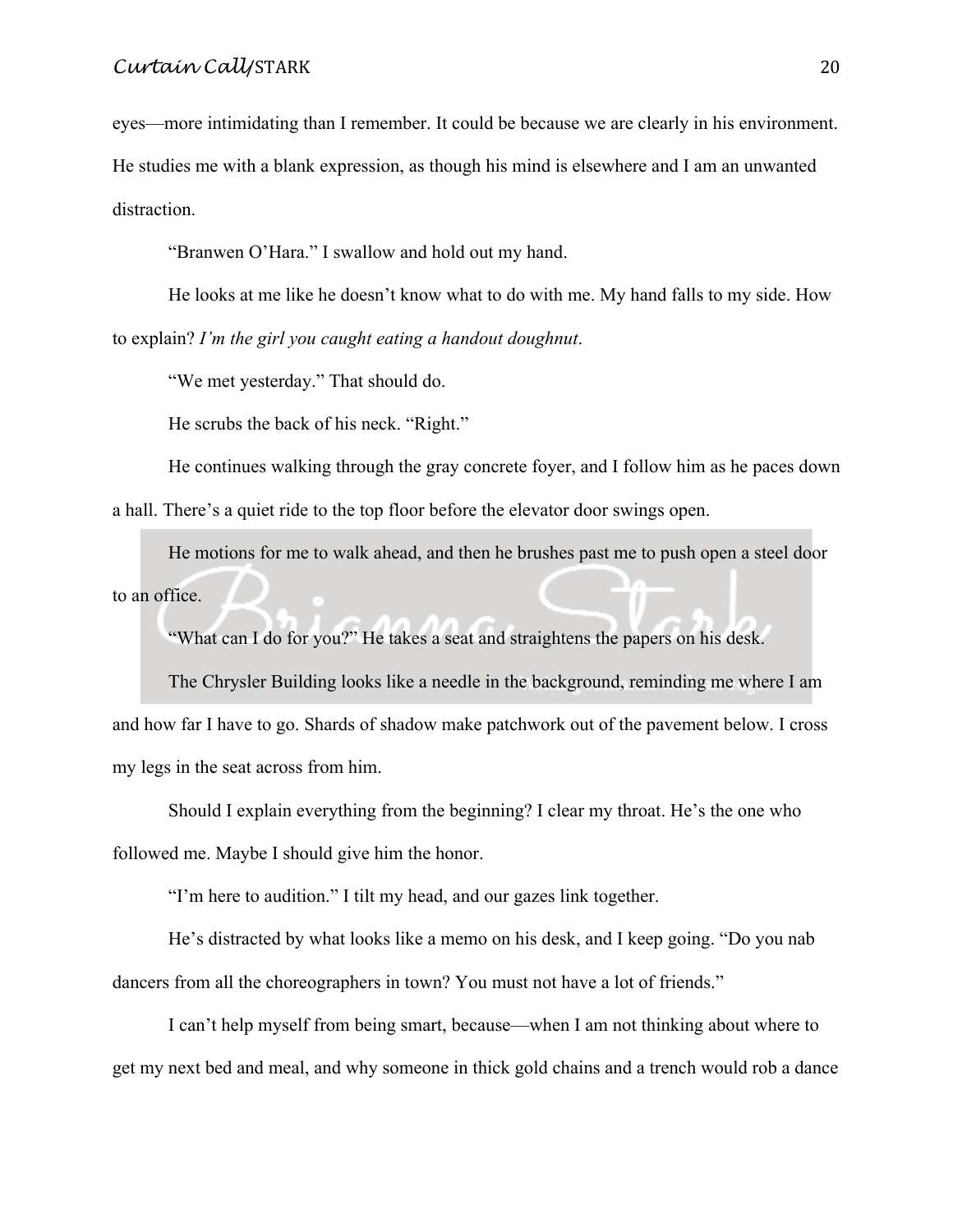studio to disco music—the strange interaction between Kent and I has been doing a number on my brain. Then again, so many choreographers are elusive in their hiring practices. Since I quit Chances Dance Theater, I'd realized that the audition is a dying art form.

"I've seen you dance before. You're Raina's girl." His eyes do that laser thing as he runs his fingers through his hair. It's long on top and tapered into short sideburns, making it fall forward into his eyes at nearly every moment. He slides his palms over the desk and presses them flat to the glass surface.

Another obstinate strand falls into his eyes, and he brushes it away.

"I danced for Raina, yes." I straighten my posture and decide that now is not the time to point out that just because you dance for someone does not mean they own you. Yet, over the years people had referred to me as "Raina's girl" all the time. Besides, before there's time to protest, he moves on to the next topic. lark

"Your body is untraditional."

To the point, and not an ideal subject for an interview, but not the first time I've heard it either. A short breath pushes out his chest. His shoulders widen as he leans forward to prop his elbows on the desk.

While eyeing me, he doesn't stray from his stoic expression, and he certainly doesn't smile.

"Hopefully that won't be a problem." I hold my breath, meeting his gaze. It crosses my mind to ramble off a list of top dancers who did not have the perfect dancer's body either. I am aware of them all.

He cocks a brow as he slides a few papers to the side of his desk. There's a clearing sound in the back of his throat as another one of those rebellious locks assaults his eyes. He leans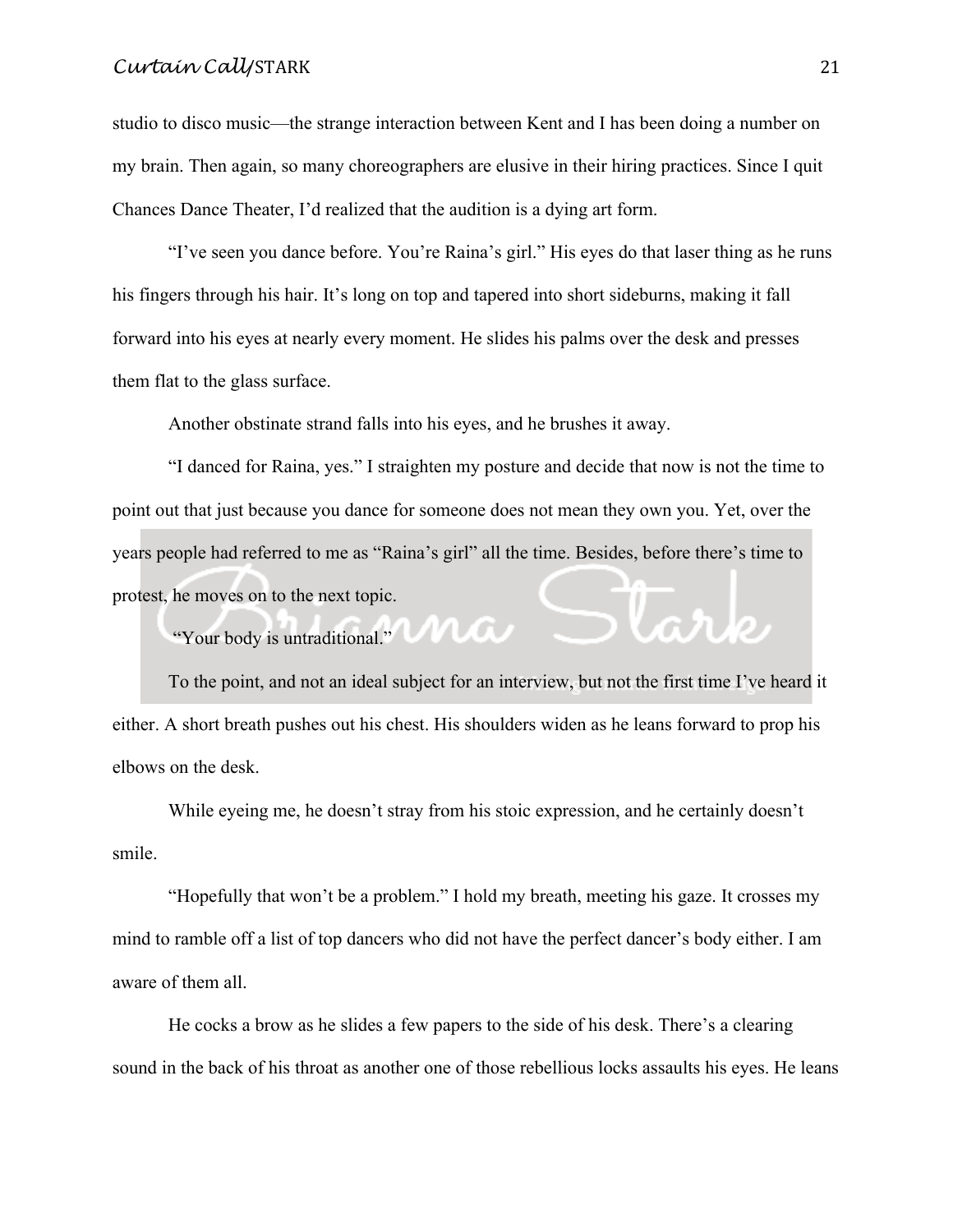back into his chair. If he's at all like Raina, he prefers to keep dancers on their toes.

I roll my ankle in circles. He sucks in a deep breath and scrubs the smooth skin of his neck. The light scent of cologne floats my way. I almost forget where this conversation is going. Every small movement of my fingers, breath, and posture becomes larger.

"There aren't any openings in my company at the moment."

His jaw tenses, and I flinch. The edge of the seat digs into my thigh. Not this again. My heart pounds with fury. I stand up.

"Well, thank you for wasting my time. My bad—I should have known you would be no different than any other choreographer in this city." I smile tightly and head for the door. My heart falls heavy in my chest and my breath becomes labored as my hand reaches for the steel doorknob.

What the hell do I do now?

"Miss O'Hara."

My skin rises to the call of Kent's voice. I am reluctant to turn around, to face any more disappointment. I tug at my jacket. I might have nowhere to live, but neither do I have any patience left for directors who hold auditions for companies that have no positions available. I take a step back and stare straight into his eyes. "I should have known you would be no different than Judith, offering out-of-work dancers false hope just to make yourself feel important." I shake my head. There's a distant look on his face as I speak, which only fuels the tightness in my voice. "What am I thinking? You probably started the trend."

I let out a heavy sigh, and my shoulders drop in defeat.

He sucks in his breath through his nose and rakes his fingers through his hair.

"Do you need a job, Miss O'Hara?" His stance is firm.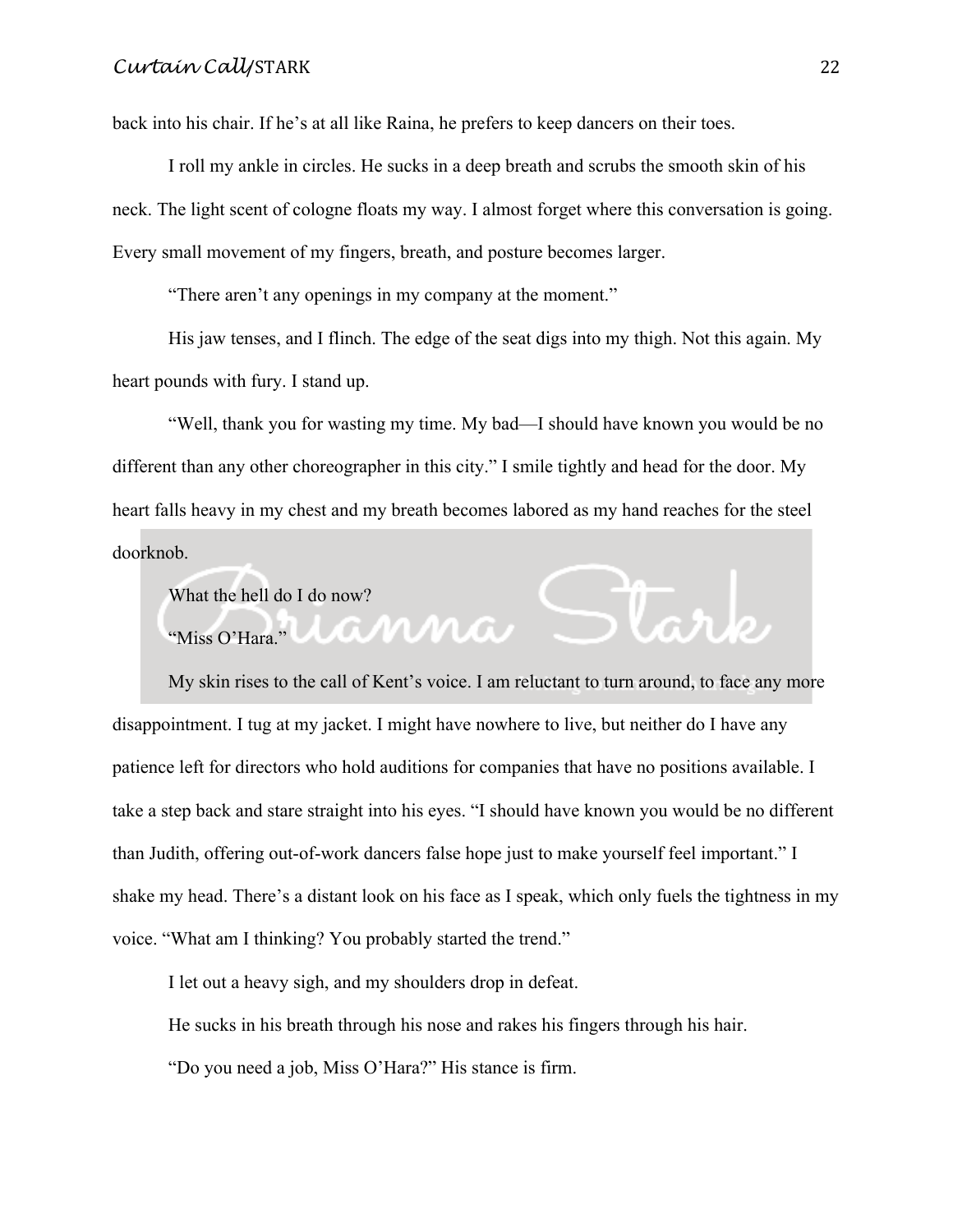"Yes." I wince as he examines me.

"Then we'll start with class Monday. You can join the rehearsal after. Think of it as a probation period if you have a problem with auditions."

"I don't have a problem with auditions…" I stop myself. He doesn't look interested in further explanation, and I need to quit while I'm ahead. It's just dawning on me: he is giving me the opportunity, along with another second chance.

"Good," he says. "See you Monday."

\*\*\*

I sleep with my eyes open on Judith's couch with the lights on, phone in hand, and the conductor's wand under me in case I need a weapon. I'm not very well rested, but at least I make it through the weekend. The cleaner hasn't come back, so I decide to bunk there through the 'probation period' at Driven.

On Monday, a woman greets me at the reception desk of Driven Dance Theater and hands me a silver-wrapped package.

"Mr. Morgan likes all of the dancers to wear this in rehearsal."

Upstairs the halls are silent, but about fifteen women are chatting when I push open the door to the women's change room. Two dancers smoke out of a cracked window. One girl on the bench peels a callous off her big toe, and another shaves her pits in the sink. They are all changing into the same outfit, a black one-piece suit in possibly the most seamless Lycra blend known to man. I rip open my package and pull one out. The Lycra suctions my skin when I put it on, as if I'm being vacuum packed. The good thing is that it solves my current wardrobe crisis.

The door to the studio swings open, and everyone starts milling in. No one says a word to me. They are so caught up in their own conversations.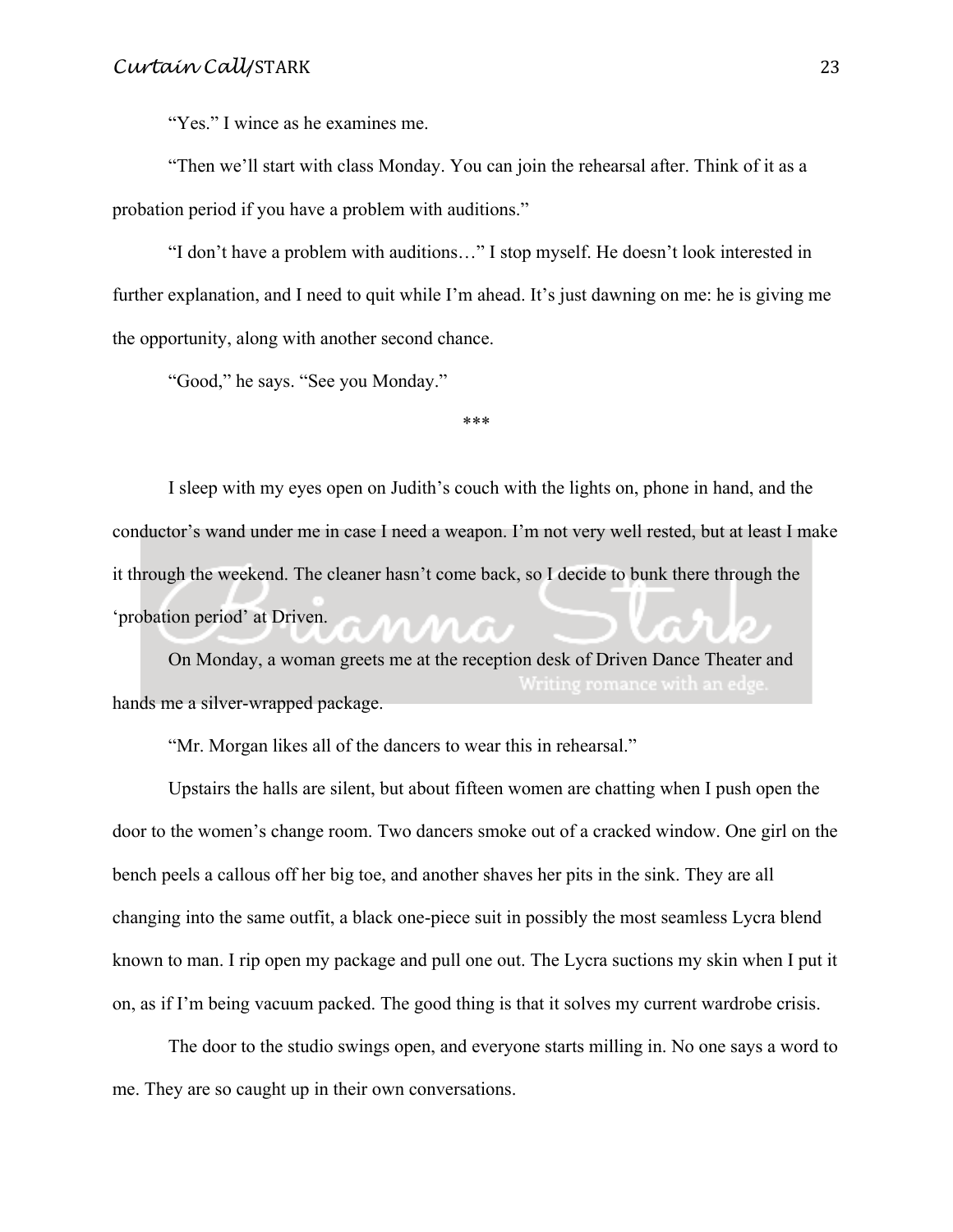A pianist with shaggy salt-and-pepper hair takes a seat at the piano bench and flips open a page. Two dancers lean against the barre, their noses drift together, and their hands press on their hips. The sounds of a cap twisting off a water bottle and a toe sliding across the floor overrides the babble. The air is muggy, sweet, and rank all at once, and the walls are so white they vibrate.

My hips open into a stretch. I fold over and let my head hang. There isn't one skid mark to be seen on the floor. I close my eyes, swallow down a trapped breath, and roll my neck. The ligaments make a sound as they pop over the bone.

A short, sinewy woman in the same suit as the rest of us walks in, and the sound of chatter in the room lowers. A few dancers saunter up to her. She smiles widely in response, and they hug and kiss each other's cheeks.

The steel door at the back of the room swings open. I suck in another breath and internally cringe. *Daniela Doran*. The star. Daniela and I graduated from Julliard together before I moved away from Manhattan to work with Raina Freehurst.

I scrub my hands over my face and blink my eyes. The room is so white I have to squint. This is it. If I don't get this job, I don't know what the hell I'm going to do.

The teacher, who I've figured out is Katherine Morris, clears her throat, and everyone rushes to find the perfect spot at the barre*.* Before I know it, there isn't a single spot left, and Daniela has claimed front and center. She checks herself out in the mirror. She's all nose with straight thin lips, like an Easter Island artifact with endless legs.

I squeeze myself between two dancers at the back.

Black-suited bodies are lined up in rows along the white walls. The room inhales and exhales as the musical notes sing in preparation, and our arms subtly sway next to our hips. I plant my eyes on the baby hairs that dust the slick neck in front of me.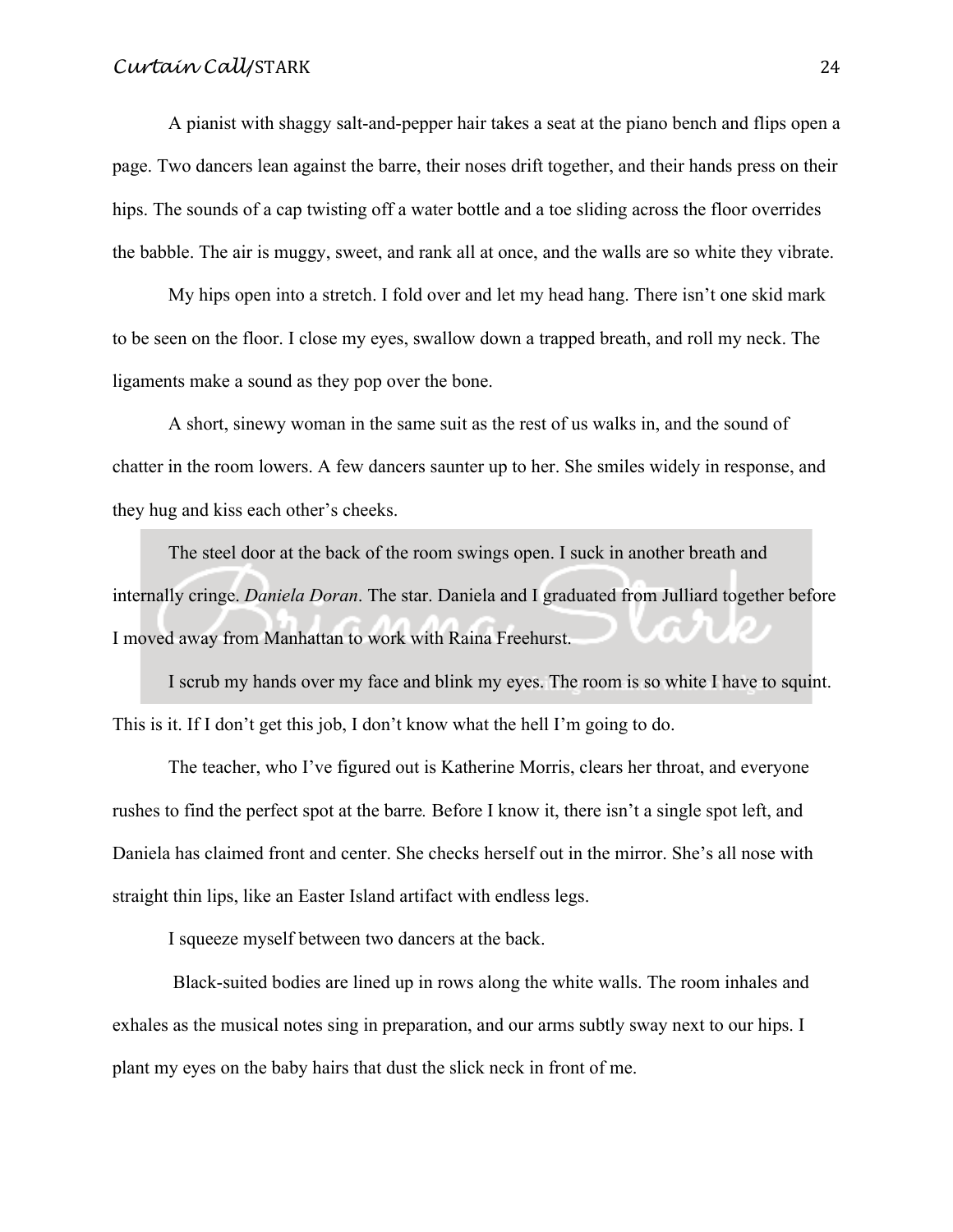The tempo builds, and I struggle to stay on top of the beat while picking up the exercises. Katherine holds her chin high and squints over the room as Daniela furrows her skinny plucked brow. The head in front of me tilts in time to the quick motions of the leg. I follow along in time to the snap of Katherine's fingers on the beat.

"Music, people." She cups a hand to her ear.

From the corner of my eye, Katherine watches me. She walks toward me with her toes pointed out like she's a descendent of a royal penguin bloodline.

"What did that poor barre do to you?" She has a wicked case of coffee breath. I relax my fingers on the smooth wood and strike the beat.

Front, side, back, side, *side,* front, back.

Toes bat the floor like hot pokers.

I blink across the room.

Back, side, *front*.

My foot slips a beat, but I manage to catch it. Katherine snaps her fingers faster, gives me

a look, and shakes her head.

Other side. We all turn at once.

My hand reaches for the barre, and my eyes land on another fuzzy neck.

Damp auburn hair pulled tight into a knot with a scarf wrapped around it.

My knuckles whiten.

Poor barre*.*

Fingers relax.

One foot crosses over the other.

Knees pulled *up.*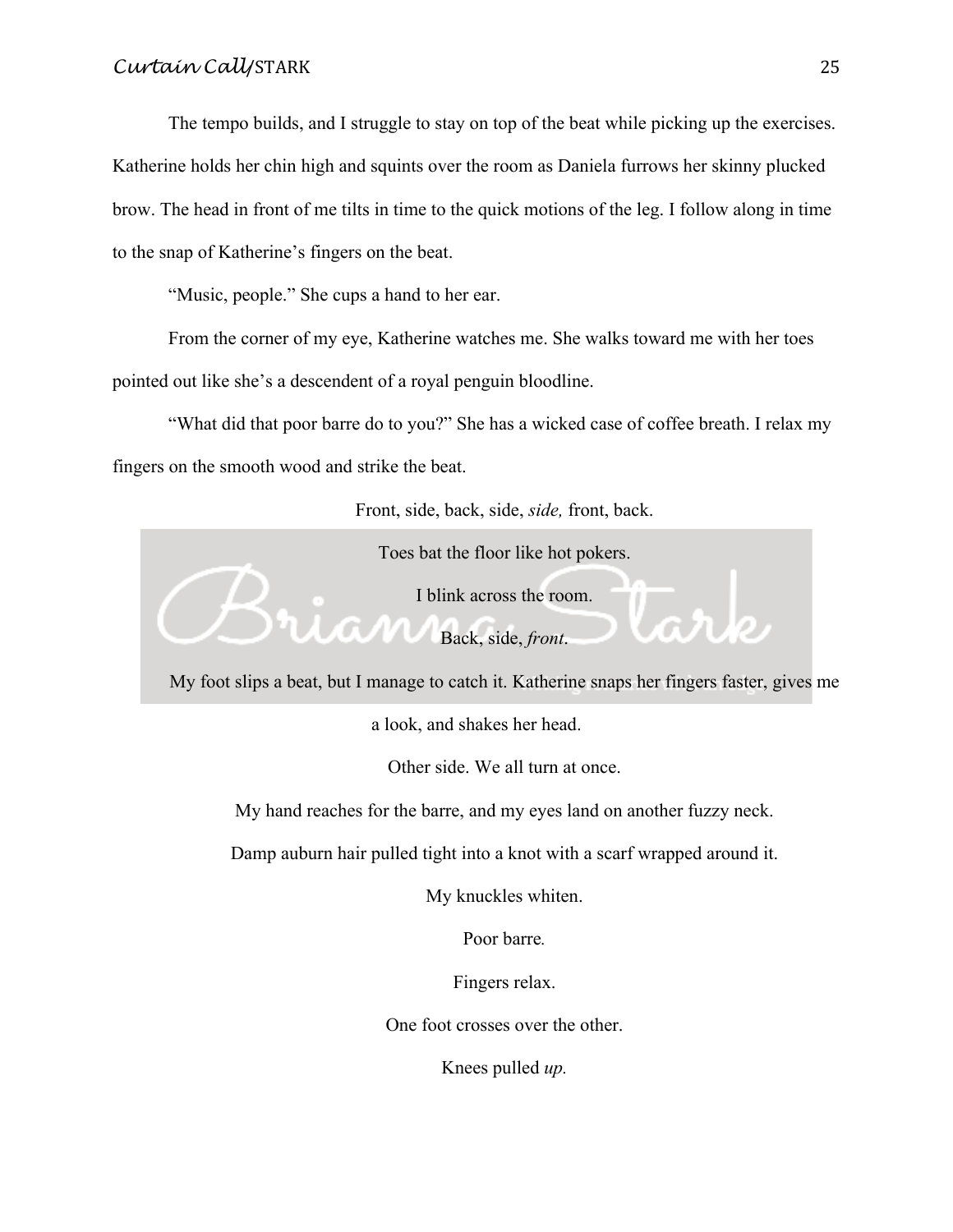Tail bone *down*.

Shoulders roll back.

*Breathe.*

With Katherine's eyes on me, I tense before relaxing into a rond de jambe. The slower tempo is a hot bath to my nerves. Her hands land on the hips of the girl in front of me.

"Is this the Wild West?" Katherine curls her lip. The girl doesn't flinch—she soldiers on. When Katherine is satisfied, she moves on to the next body.

"You know the drill," she says after barre*,* waving one group away. My row creeps to the front. The room gets muggier by the second. Moisture crawls down my neck, and I resist the urge to wipe it. It would break the movement.

The pianist's ten fingertips lift off the keys. Katherine waves me to the front. *Shit.* I jog over. My breath is high in my chest. Petit battement.

She groups me with the guys.

Ankles, knees, hips. romance with an edge.

שגת

Push.

Lift.

Lift.

Lift.

Higher, higher, *higher.*

I spring off the ground, and the musical notes.

*Up.*

*Up.*

*Up*, down, down, *up.*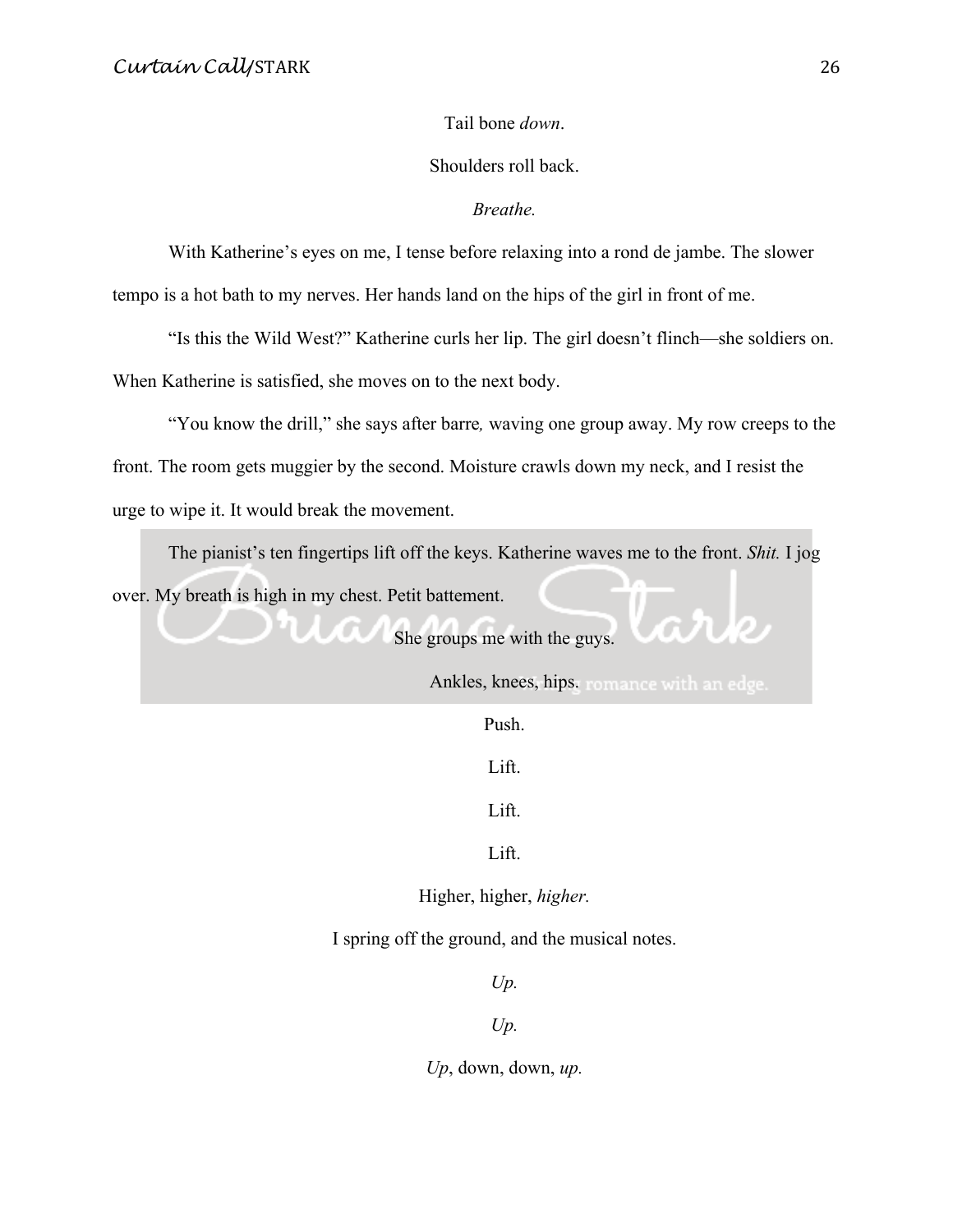*Down.*

Beat: front, side, back, side.

Look.

Side, side, *back*, side.

*Lift.*

*Lift.*

Step, step—brush—and… *lift.*

Air tunnels under my hips.

Feet hit the ground.

Other side.

The pianist's ten fingertips lift in time with Katherine's chin, and the next group is waved on. We rush to the side as her eyeballs slide in their sockets. I could be a feather. Endorphins multiply. I become a petri dish for them. There is nothing like a good sweat.

\*\*\*

The other dancers haven't initiated contact. They've only looked at me with uncertainty, like I am an unusual artifact in a museum display. A small group is sitting together in the corner. I contemplate introducing myself. A male dancer is leaning against the barre, where two girls stretching on the floor are debating who has the best massage therapist. They look up at me.

Then Kent walks in, and everyone stands up and faces the front. Their postures are so alert; it's as though they have antennae on the backs of their necks.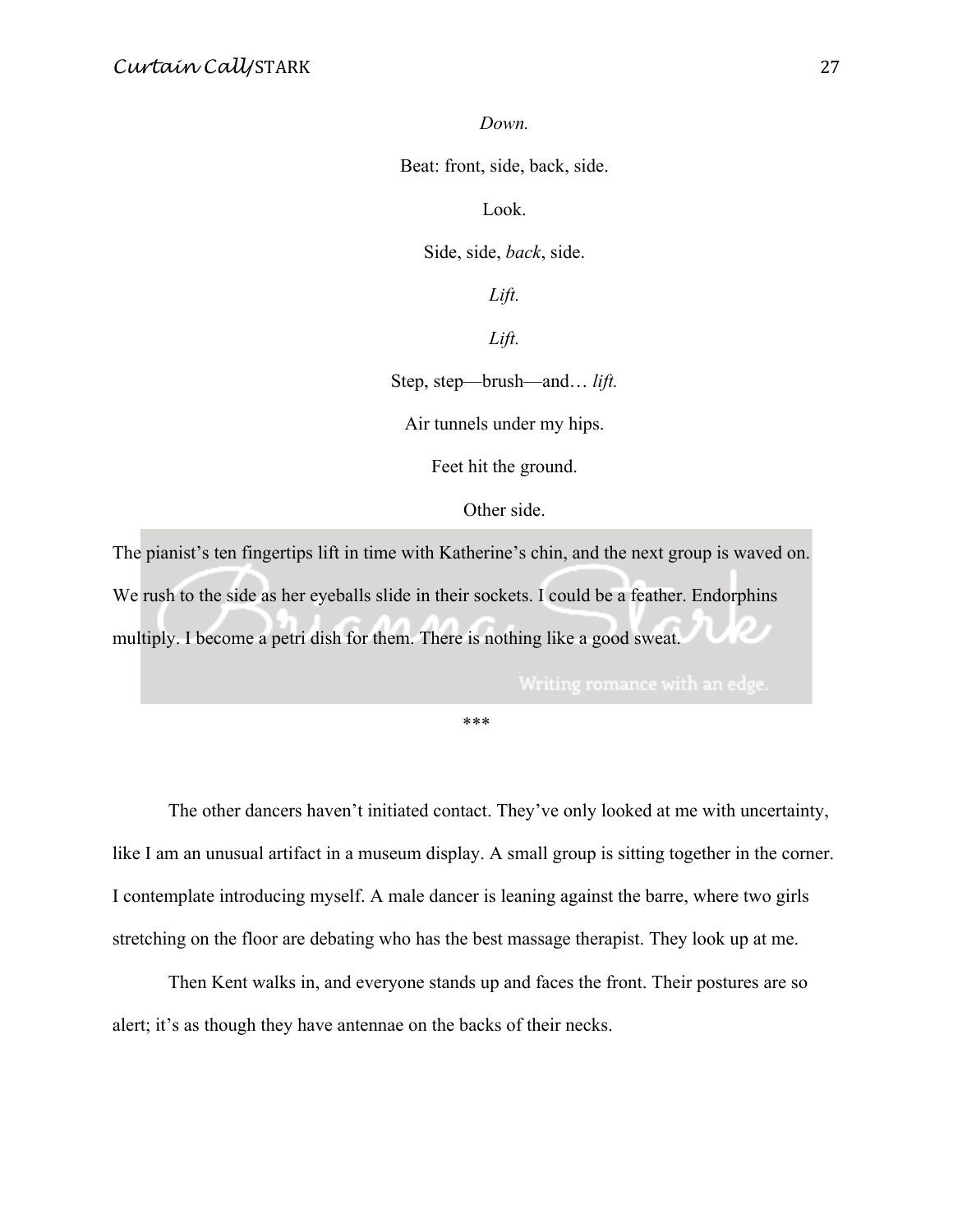We are all upright in perfectly spaced lines, and there's dead silence until the chatty guy from earlier, someone called Cory, jogs to the sidelines with a chair hiked over his head. He places it front and center. Kent moves toward it without looking at him. Kent doesn't thank him or even nod, and he certainly doesn't sit. Not even close. He paces back and forth at the front of the room as Cory slips in to his spot between two dancers in the second row. Someone clears their throat and places their hand to their mouth as if the sound accidentally escaped.

The pacing finally stops. The room is *more* silent. He plants his feet into the ground and looks up at us with what resembles heightened awareness. He's not looking at us, but through us. He might even be reading our minds.

If everyone was on edge in class, the tension is ten times multiplied in rehearsal. Eyes bug and fingers twitch. The room reacts to every frown, nod, and blink Kent makes. The round clock looms overhead as I rub the back of my slick neck and move through the choreography on n. the sidelines.

Circle through, under, and around, *turn, turn, turn.*

Pause.

Move. Move.

*Pause.*

Shift into extension.

*Suspend.*

*Look at me, look at me, look at me.*

The clock ticks. Footsteps scatter.

*Bang*.

Another dancer and I collide.